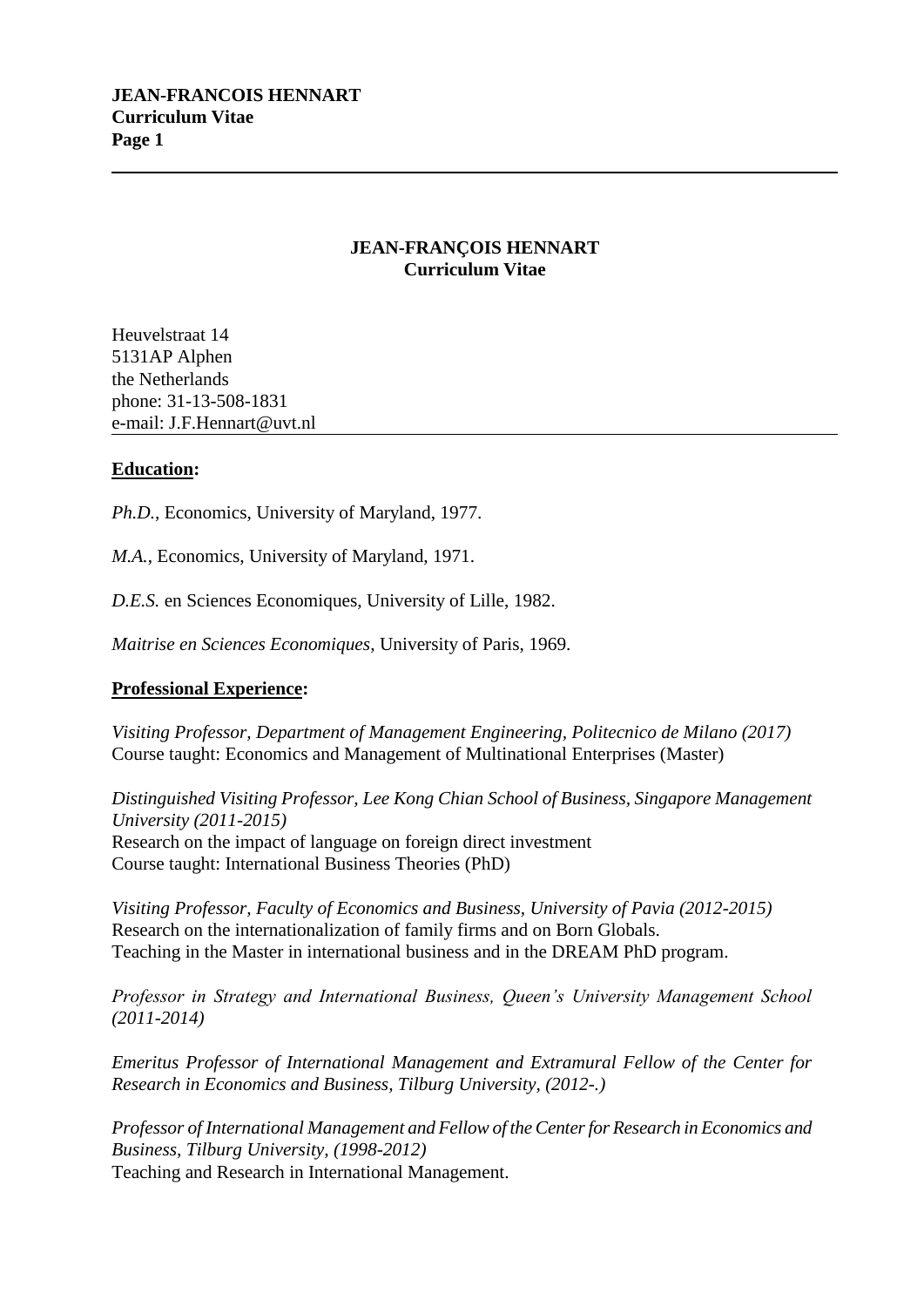Courses Taught: Economic Foundations of Organization, Strategy and International Business (MA and PhD)

> Advanced Topics in Organization, Strategy and International Business (MA and PhD) International Management (MA and Executive MBA) European Business Strategies (MA) International Business (Undergraduate Honours Program) Strategic Management (NAKE) Writing Right (MA and PhD)

*Visiting Professor, Institute of International Economics and Management, Copenhagen Business School, Copenhagen, Denmark, September-December 1996.*

Courses Taught: International Business in an European Context (undergraduate) Advanced Program in International Management (International MBA) International Business Management and Control (undergraduate)

*Professor (1994-1998) and Associate Professor (1990-1994) of International Business, University of Illinois at Urbana-Champaign.*

Teaching and research in international business, international management, foreign market entry strategies, and international business policy.

Courses Taught: International Business Operations (MBA, Executive MBA, and MSBA-an

 MBA program for Asian Executives) Foreign Market Entry Strategies (MBA and executive education) Global Strategy (MBA) International Business Theories (Ph.D.) International Economic Environment (MSBA) Economic and Social Impact of Multinational Corporations (Executive education)

*Anheuser Busch Term Assistant Professor of Management, The Wharton School, University of Pennsylvania, Philadelphia, Pennsylvania, 1984-1990.* Teaching and research in international business, international management, and foreign market entry strategies.

Courses Taught: Multinational Management (undergraduate and MBA)

 Foreign Market Entry Strategies (undergraduate) Competing in Global Industries (executive education) Building the Global Enterprise (executive education)

*Associate Professor of International Business, Florida International University, Miami, Florida, 1981-1984.* Teaching and research in international business, international management, and international business policy.

Courses Taught: International Business (undergraduate) International Management (undergraduate) International Business Strategy (MBA)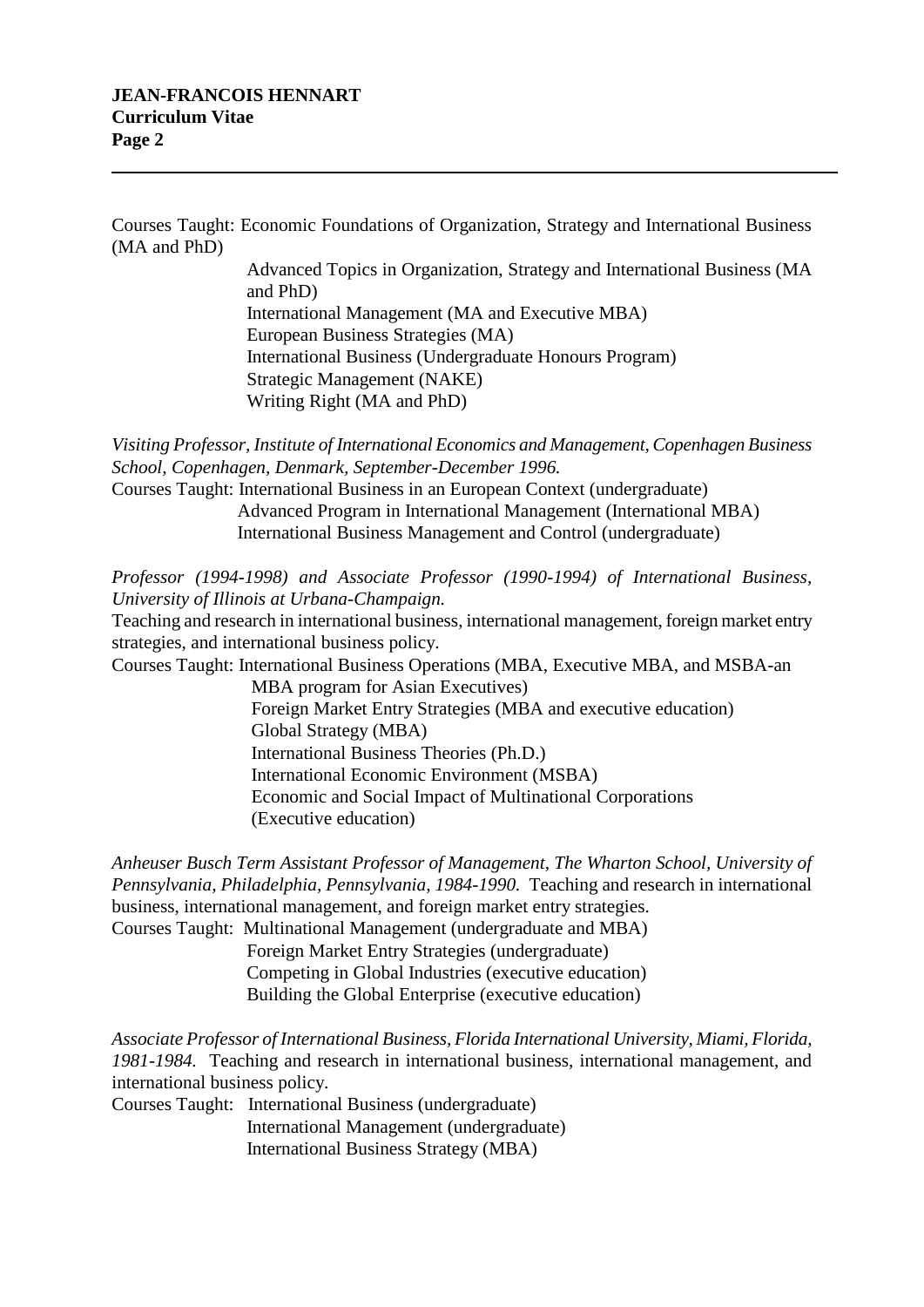*Senior Economist, Fondation pour la Nouvelle Economie Politique, Paris, France, 1979-1981.* Senior economist in a private research foundation applying economic analysis to social problems.

*Expert, United Nations, Office of Technical Cooperation, 1977-1979.* Contract for teaching and research in development economics and planning at the National School of Administration of Niamey, Niger.

Courses Taught: Economic Development Development Planning

*Economist, Office of Research, Department of Economic and Community Development, State of Maryland, 1972-1977.* Applied economic analysis to issues relevant to the Maryland economy.

# **Honors:**

*Best paper, 6th Aalborg International Business Conference, 2016.*

*Best Empirical Paper, 10th Workshop on Family Firm Management Research, 2014.*

*Finalist, That's Interesting Award, Academy of International Business, 2013.*

*Booz&Co/Strategy+Business Eminent Scholar in International Management, International Management Division of the Academy of Management, August 2012.*

*Among the Five Best Teachers of the Tilburg School of Economics and Business, Fall Semester 2009 and 2010.*

*Fellow of the European International Business Academy, 2007.* 

*Vrije Universiteit Brussel Honorary Chair in Strategy for 2000-2001.*

*Fellow of the Academy of International Business, 1999.*

*Ph.D, Honoris Causa, University of Vaasa, 1998*.

## **Publish-or-Perish Google Scholar Citations as of November 9, 2017: 15,619**

## **Publications:**

## **Book:**

Hennart, J. F., A Theory of Multinational Enterprise. Ann Arbor: University of Michigan Press, 1982, 201 pp.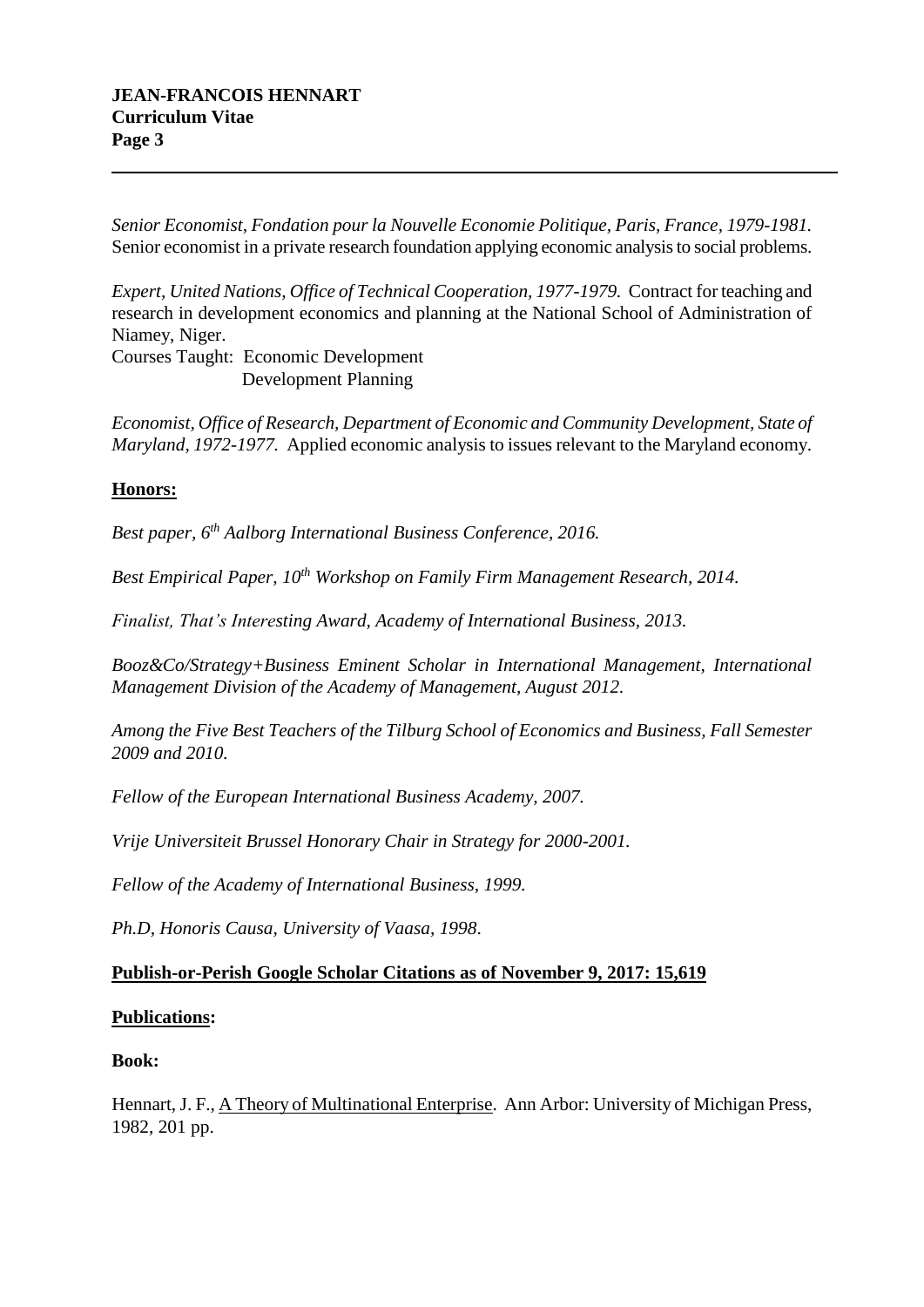## **Articles:**

Hennart, J.F., "Springing from Where? How Emerging Market Firms Become Multinational Enterprises", International Journal of Emerging Markets (forthcoming).

Hennart, J.F., Majocchi, A. and Forlani, E. "The Myth of the Stay-at-Home Family Firm: How Family-Managed SMEs can Overcome their Internationalization Limitations." Journal of International Business Studies, doi 10.1057/S41267-017-0091-Y

Hennart, J.-F., Sheng, H., and Carrera, J. "Openness, International Champions, and the Internationalization of Multilatinas", Journal of World Business, Vol. 52, No. 4, 2017, pp. 518-532.

Gulamhussen, A., Hennart. J-F. and Pinhero, C. "What Drives Cross-border M&As in Commercial Banking?" Journal of Banking and Finance, 2016, Vol. 72, special issue, pp. S6-S18.

Hennart, J-F. "Why and How Multinational Enterprises Can Be Value-creating Organizations," Journal of World Business, Vol. 50, No. 4, 2015, pp. 623-626.

Hennart, J-F. "Leveraging Asian Institutions to Deepen Theory: A Transaction Cost Perspective on Relational Governance," Asian Business and Management, Vol. 14, No. 4, 2015, pp. 257-282.

Cuypers, I., Ertug. G., and Hennart, J.-F. "The Effect of Linguistic Distance and Bridge Language Proficiency on the Stake taken by Acquirers in Cross-Border Acquisitions," Journal of International Business Studies , Vol. 46, No. 4, 2015, pp. 429-442.

Hennart, J.-F., Sheng, H.H. and Pimenta, G. "The Drivers of Entry and Expansion Modes of US-Based MNEs in Brazil", International Business Review Vol. 23, No. 3, 2015, pp. 466- 475.

Hennart, J.-F. and Slangen, A. "Yes, We Really Do Need More Entry Mode Studies! A Commentary on Shaver," Journal of International Business Studies, vol. 46, no. 1, 2015, pp. 114-122.

Hennart, J.F. "The Accidental Internationalists: A Theory of Born Globals," Entrepreneurship Theory and Practice, vol. 38, no. 1, 2014, pp. 117-135.

Hennart, J.F. "Emerging Market Multinationals and the theory of the Multinational Enterprise", Global Strategy Journal, vol. 2, no. 3, 2012, pp. 168-187.

Slangen, A., Beugelsdijk, S., and Hennart, J.F. "The Impact of Cultural Distance on Bilateral Arm's Length Exports: An International Business Perspective", Management International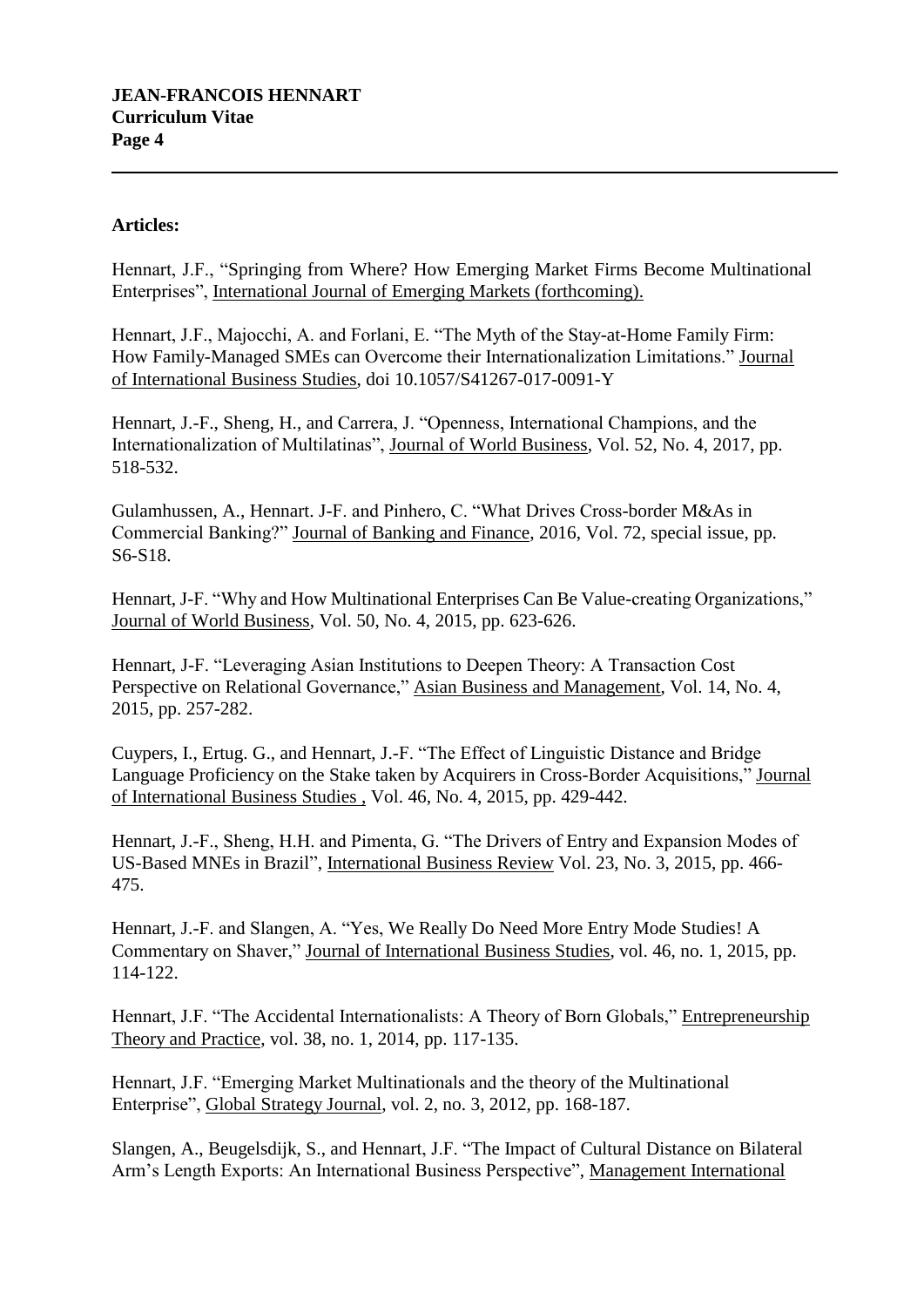Review, vol. 51, no. 6, 2011, 875-896.

Beugelsdijk, S., Hennart, J. –F., Slangen, A., and Smeets, R. "FDI Stocks are a Biased Measure of Foreign Affiliate Activity," Columbia FDI Perspectives, no. 45, August 29, 2011.

Hennart, J.-F. "A Theoretical Assessment of the Empirical Literature on the Impact of Multinationality on Performance," Global Strategy Journal, vol. 1, no. 1, 2011, pp. 135-151.

Beugelsdijk, S., Hennart, J. –F., Slangen, A., and Smeets, R. "Why and How FDI Stocks are a Biased Measure of MNE Affiliate Activity," Journal of International Business Studies, vol. 41, no. 9, 2010, pp. 1444-1459.

Hennart, J.-F. "Transaction Cost Theory and International Business," Journal of Retailing, vol. 86, no. 3, 2010, pp. 257-269.

Hennart, J.-F., "Down with MNE-Centric Theories! Market Entry and Expansion as the Bundling of MNE and Local Assets," Journal of International Business Studies, special 40<sup>th</sup> anniversary issue, vol. 40, no. 9, 2009, pp. 1432-1454.

Slangen, A. and Hennart, J.-F., "Do Greenfields Outperform Acquisitions or Vice-Versa? The Role of Subsidiary Integration in Resolving the Entry Mode Performance Controversy," Journal of Management Studies, vol. 45, no. 7, 2008, pp. 1301-1328.

Slangen, A. and Hennart, J.-F., "Multinational Enterprises Do Not Always Enter Culturally-Distant Countries through Greenfields: It Depends On the Level of Subsidiary Autonomy," Journal of International Business Studies, vol. 39, no. 3, 2008, pp. 472-490.

Slangen, A. and Hennart, J.F., "Greenfield vs. Acquisition: A Review of the Empirical Foreign Establishment Mode Literature," Journal of International Management, vol. 13, no.4, 2007, pp. 403-429.

Brouthers, K. and Hennart, J.-F., "Boundaries of the Firm: Insights from International Entry Mode Research," Journal of Management, vol. 33, no. 3, 2007, pp. 395-425.

Hennart, J.-F., "The Theoretical Rationale for a Multinationality/Performance Relationship," Management International Review, vol. 47, no. 3, 2007, pp. 307-317.

Hennart, J.-F., "Joint Ventures: Less is More." Journal of Management Studies, vol. 43, no. 7, 2006, pp. 1621-1628.

Hennart, J.-F., and Zeng, M., "Structural Determinants of Joint Venture Performance," European Management Review, vol. 2, no. 2, 2005, pp. 105-115.

Reprinted in Jorma Larimo and Sami Rumpunen (eds.), Internalization and Management of Foreign Operations. Vaasa: Vaasa Yliopisto, 2006, pp. 160-181.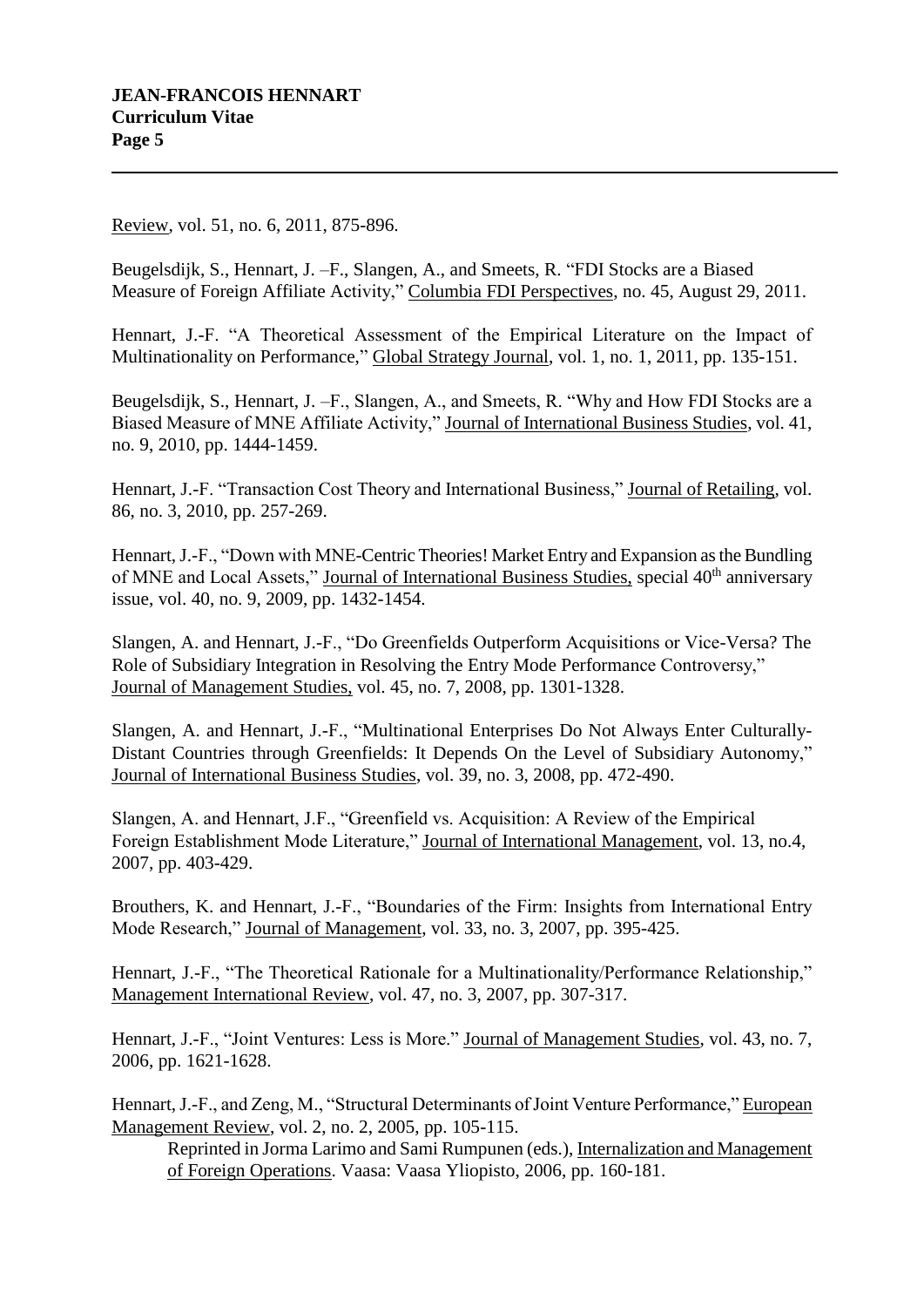Chen, S. and Hennart, J.-F., "A Hostage Theory of Joint Ventures: Why do Japanese Investors choose Partial over Full Acquisitions?" Journal of Business Research, vol. 57, no. 10, 2004, pp. 1126-1134.

Hennart, J-F. and Zeng, M. "Cross-Cultural Differences and Joint Venture Longevity," Journal of International Business Studies, vol 33, no. 4, 2002, pp. 699-716.

Hennart, J-F., Roehl, T. and Zeng, M. "Do Exits Proxy for a Liability of Foreignness? The Case of Japanese Exits from the United States," Journal of International Management, vol. 8, no. 3, 2002, pp. 241-264.

Reddy, S., Osborn, R. and Hennart, J-F., "The Prevalence of Equity and Non-Equity Cross-Border Linkages: Japanese Investments and Alliances in the US", Organization Studies, vol. 23, no. 5, 2002, pp. 759-780.

Chen, S., and Hennart, J.F., "Japanese Investors' Choice of Joint Ventures versus Wholly-Owned Subsidiaries in the US: The Role of Market Barriers and Firm Capabilities," Journal of International Business Studies, vol. 33, no. 1, 2002, 1-18.

Ramsay, H., Kay, N., and Hennart, J.-F. "Strategic Technological Partnering by European Union Firms," Journal of Common Market Studies, vol. 39, no. 1, 2001, pp. 147-57.

Hennart, J.F., and Reddy, S. "Digestibility and Asymmetric Information in the Choice between Acquisitions and Joint Ventures: Where's the Beef?" Strategic Management Journal, vol. 21, no. 2, February 2000, 191-193.

Hennart, J.-F, Roehl, T. and Zietlow, D. "Trojan Horse or Work Horse? The Evolution of U.S.- Japanese Joint Ventures in the United States," Strategic Management Journal, vol. 20, no. 1, January 1999, 15-29.

Hennart, J.-F. and Larimo, J. "The Impact of Culture on the Strategy of Multinational Enterprises: Does National Origin Affect Ownership Decisions by Foreign Direct Investors into the United States?" Journal of International Business Studies, vol 29, no. 3, 1998, 515-538.

Hennart, J.-F., Kim, D.-J. and Zeng, M. "The Impact of Joint Venture Status on the Longevity of Japanese Stakes in U.S. Manufacturing Affiliates," Organization Science, vol. 9, no.3, May-June 1998, 382-395.

Hennart, J.-F. and Reddy, S., "The Choice between Mergers/Acquisitions and Joint Ventures: the Case of Japanese Investors in the United States," Strategic Management Journal, vol. 18, no. 1, January 1997, 1-12.

Reprinted in Jeffrey Reuer (ed.), Strategic Alliances: Theory and Evidence, Oxford and New York: Oxford University Press, 2004 and in Jeffrey Reuer, Shivaran Devarakonda,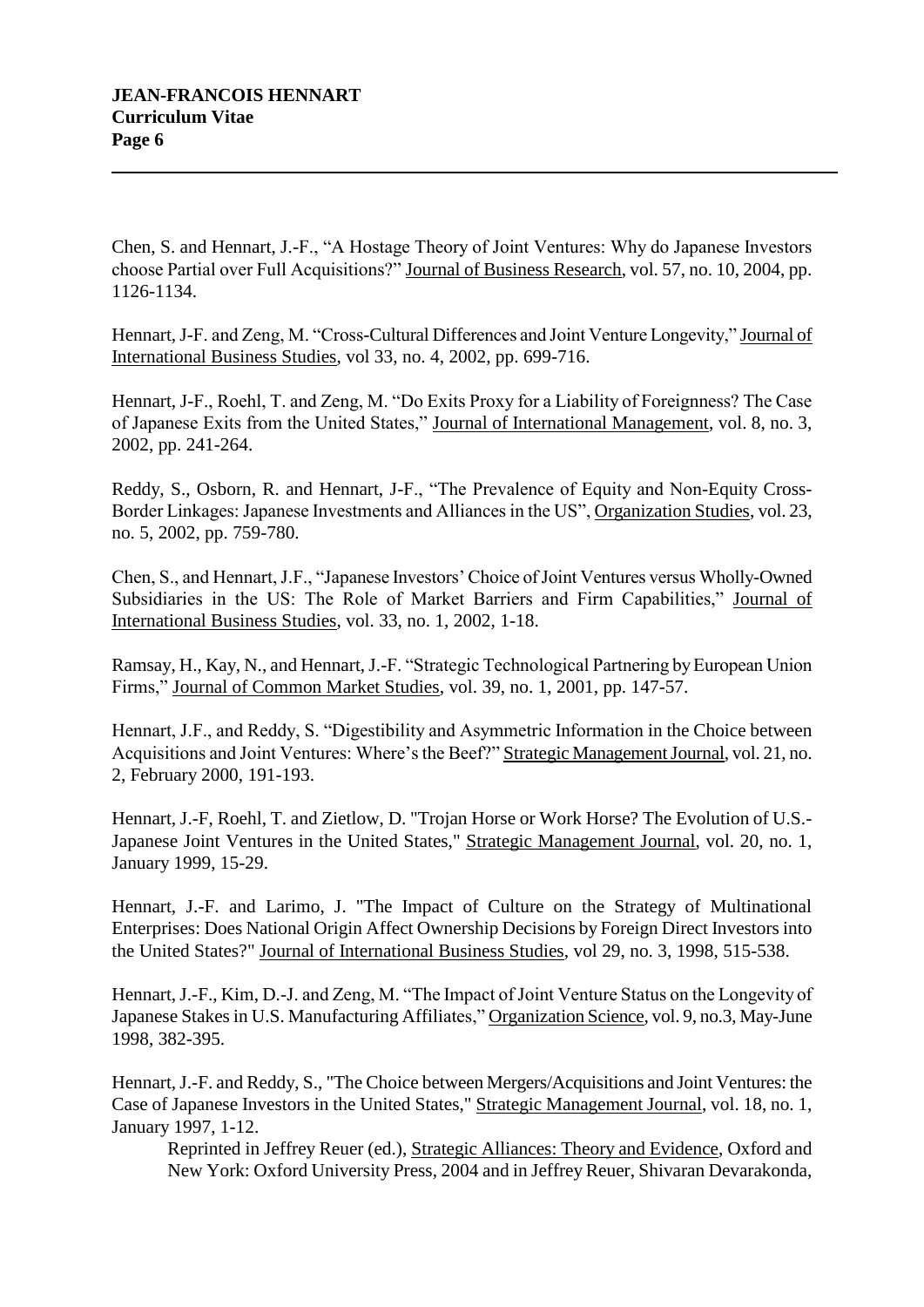and Elko Klijn, Cooperative Strategies: Alliance Governance, Cheltenham: Edward Elgar, 2010.

Kay, N., Ramsay, H. and Hennart, J.-F. "Industrial Collaboration and the European Internal Market", Journal of Common Market Studies, vol. 34. No. 3, September 1996, 465-475. Reprinted in Neil Kay (ed.), The Boundaries of the Firm, Critiques, Strategies, Policies, London: Macmillan, 1999.

Dess, G., Gupta, A., Hennart, J.-F. and Hill, C. "Conducting and Integrating Strategy Research at the International, Corporate, and Business Levels: Issues and Directions", Journal of Management, vol. 21, no. 3, 1995, 357-393.

Hennart, J.-F., "Free-Standing Firms and the Internalization of Markets for Financial Capital: A Response to Casson," Business History, vol. 36, no. 4, October 1994, 118-131.

Hennart, J.-F. and Park, Y. R., "Location, Governance, and Strategic Determinants of Japanese Manufacturing Investment in the United States," Strategic Management Journal, vol. 15, no. 6, July 1994, 419-436.

Hennart, J.-F., "The 'Comparative Institutional' Theory of the Firm: Some Implications for Corporate Strategy," Journal of Management Studies, vol. 31, no. 2, Spring 1994, 193-207.

Hennart, J.-F., "International Capital Transfers: A Transaction Cost Framework," Business History, vol. 36. no.1, January 1994, 51-70.

Hennart, J.-F., "Explaining the 'Swollen Middle': Why Most Transactions are a Mix of Market and Hierarchy," Organization Science, vol. 4, no. 4, November 1993, 529-547.

Reprinted in Alan Rugman, (ed.), International Business: Critical Perspectives, London: Routledge, 2001.

Hennart, J.-F. and Anderson, E., "Countertrade and the Minimization of Transaction Costs: An Empirical Examination," Journal of Law, Economics, and Organization, vol. 9, no. 2, , no. 2, October 1993, 290-313.

Hennart, J.-F. and Park, Y. R. "Greenfield vs. Acquisition: The Strategy of Japanese Investors in the United States," Management Science, vol. 39, no. 9, September 1993, 1054-1070.

Hennart, J.-F., "Control in Multinational Firms: The Role of Price and Hierarchy," 30th anniversary issue, Management International Review, 1991, 71-96.

Hennart, J.-F., "The Transaction Costs Theory of Joint Ventures: An Empirical Study of Japanese Subsidiaries in the United States," Management Science, vol. 37, no. 4, April 1991, 483-497.

Reprinted in Geoffrey Jones, (ed.) Coalitions and Collaborations in International Business. London: Edward Elgar, 1993, in Alan Rugman, (ed.), International Business: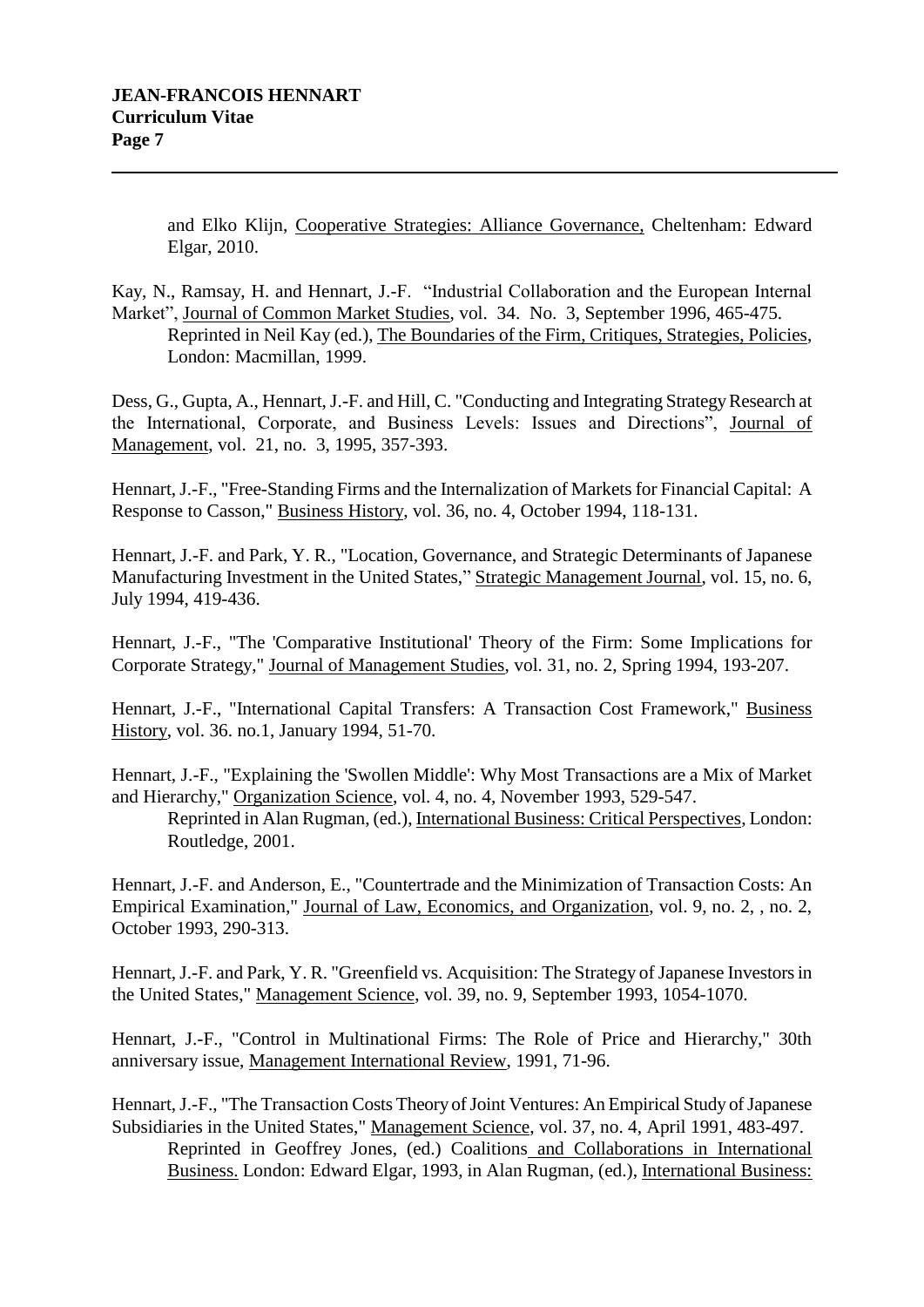Critical Perspectives, London: Routledge, 2001, and in Jeffrey Reuer (ed.), Strategic Alliances: Theory and Evidence, Oxford and New York: Oxford University Press, 2004

Hennart, J.-F, "Some Empirical Dimensions of Countertrade," Journal of International Business Studies, vol. 21, no. 2, Summer 1990, 243-270.

Hennart, J.-F., "Can the *New Forms of Investment* Substitute for the *Old Forms*? A Transaction Costs Perspective," Journal of International Business Studies, vol. 20, no. 2, Summer 1989, 211- 233.

Hennart, J.-F., "The Transaction Cost Rationale for Countertrade," Journal of Law, Economics, and Organization, vol. 5, no. 1, Spring 1989, 127-153.

Reprinted in Rolf Mirus and Bernard Yeung (ed.), The Economics of Barter and Countertrade, Cheltenham: Edward Elgar, 2001.

Hennart, J.-F., "A Transaction Costs Theory of Equity Joint Ventures," Strategic Management Journal, vol. 9, no. 4, July-August 1988, 361-374.

Reprinted in Paul Beamish (ed.), Strategic Alliances, Cheltenham, U.K.: Edward Elgar, 1997 and in Jeffrey Reuer, Shivaran Devarakonda and Elko Klijn, Cooperative Strategies: Alliance Governance, Cheltenham: Edward Elgar, 2010.

Hennart, J.-F., "Upstream Vertical Integration in the World Aluminum and Tin Industries: A Comparative Study of the Choice between Market and Intrafirm Coordination," Journal of Economic Behavior and Organization, vol. 9, no. 3, April 1988, 281-300.

Hennart, J.-F., "What is Internalization?" Weltwirtschaftliches Archiv-Review of World Economics, vol. 122, no. 4, Winter 1986, 791-804.

Reprinted in Kevin Keasey, Steve Thompson, and Mike Wright, Corporate Governance. Cheltenham: Edward Elgar, 1999 and in Alan Rugman, (ed.), International Business: Critical Perspectives, London: Routledge, 2001.

Hennart, J.-F., "Internalization in Practice: Foreign Direct Investment in Malaysian Tin Mining," Journal of International Business Studies, vol. 17, no. 2, Summer 1986, 131-143.

Hennart, J.-F., "L' Effet des Syndicats Francais sur les Salaires" [The Differential Wage Impact of French Labor Unions], Vie et Sciences Economiques, July 1980.

# **Refereed Publication in Proceedings:**

Hennart, J.-F., "Es la teoria de la internalizacion una teoria general de la empresa multinacional? El caso de la 'empresa de exportacion de capital'," Informacion Comercial Espanola, no. 692, April 1991, 133-144.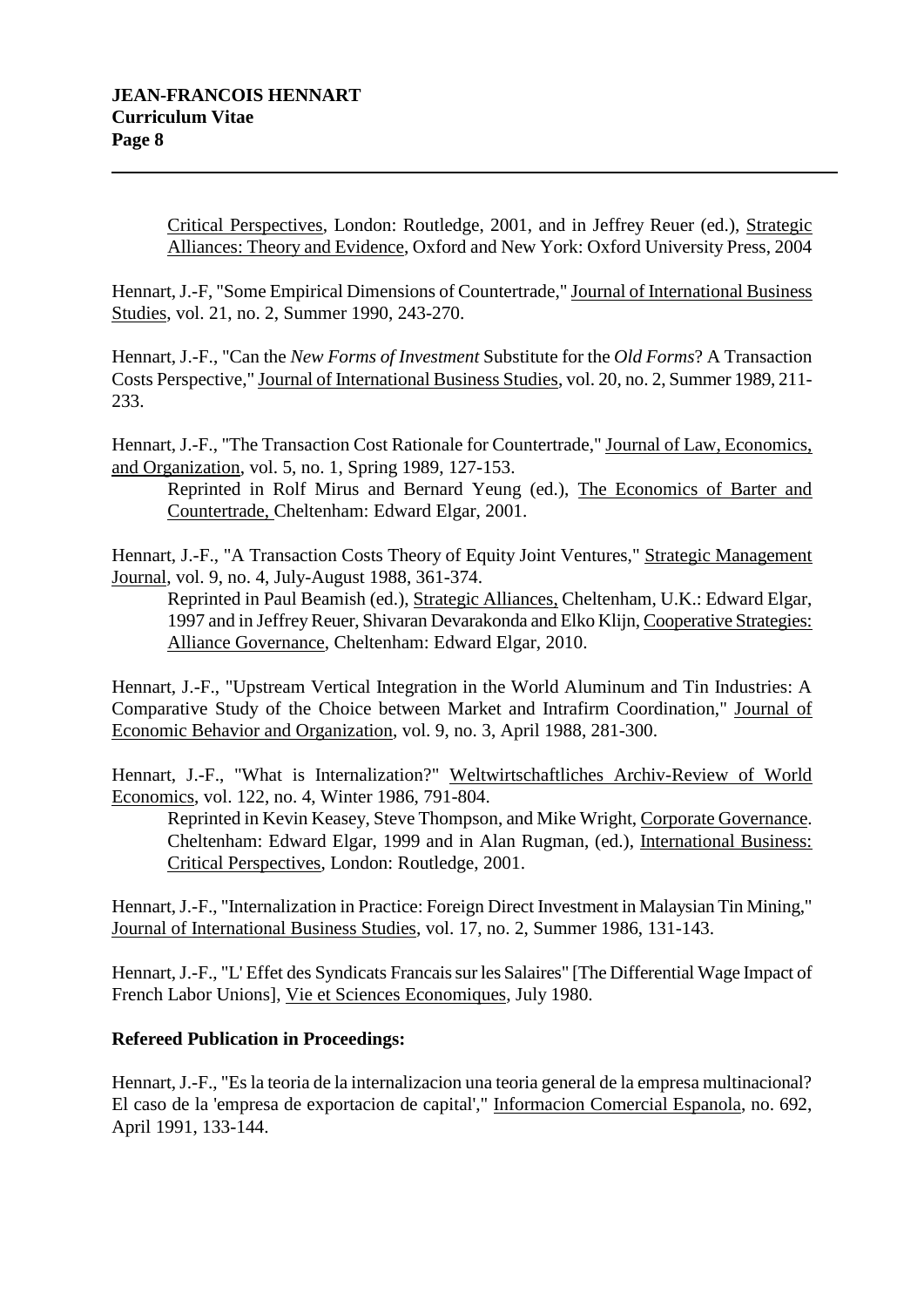Hennart, J.-F., "Transaction Costs and the Multinational Enterprise: The Case of Tin," Business and Economic History, vol. 16, 1987, 147-159.

Reprinted in Geoffrey Jones, ed., Transnational Corporations: A Historical Perspective, London and New York: Routledge, 1993, for and on behalf of the United Nations Transnational Corporations and Management Division.

## **Book Chapters and non-refereed articles:**

Hennart, J.F., "The Transaction Cost of Equity Joint Ventures: Past, Present and Future," in F. Contractor and J. Reuer, (eds.), Frontiers of Alliance Research, Cambridge: Cambridge University Press, forthcoming.

Hennart, J.F. "Hennart on Why the OLI Paradigm Cannot Explain the Rise of Emerging Market Multinationals", in Konara, P., Ha, Y.J., McDonald, F., and Wei, Y. (eds.), The Rise of Multinationals from Emerging Economies: Achieving a New Balance. Basingstoke: Palgrave Macmillan, 2015, pp. 15-27.

Hennart, J.F. "The Transaction Cost Theory of the Transnational Corporation" in Sarianna Lundan, (ed.) Transnational Corporations and Transnational Governance, Basingstoke: Palgrave Macmillan, 2015, pp. 25-52.

Hennart, J.F. "From the American Challenge to the Dragons at Your Door," Advances in International Management, vol. 26, 2013, pp. 5-34.

Hennart, J.F. "Internal and External Hybrids and the Nature of Joint Ventures" in Anna Grandori, (ed.) Handbook of Economic Organization: Integrating Economic and Organization Theory*.*  Cheltenham: Edward Elgar, 2013, pp. 481-500.

Ishii, S. and Hennart, J.F. "Comparative Evolution of Japanese-European Joint Ventures in Japan and Europe," Progress in International Business Research, Vol. 5. Edited by Jose Pla-Barber and Joaquin Alegre. Amsterdam: Elsevier, 2010, pp. 57-73.

Ishii, S. and Hennart, J.F. "Do Japanese Investors use their Joint Ventures with European Partners in Europe as Trojan Horses to Capture their Knowledge?" Progress in International Business Research, vol. 4. Edited by Jorma Larimo and Tila Vissak. Amsterdam: Elsevier, 2009, pp. 139-155.

Hennart, J.F., "Theories of the Multinational Enterprise" in Oxford Handbook of International Business, Second Edition. Edited by Alan Rugman. London: Oxford University Press, 2009, pp. 125-145.

Ishii, S. and Hennart, J-F. "Evolution of European Stakes in European-Japanese Joint Ventures in Japan", Osaka City University Business Review, vol. 19, 2008, pp. 1-12.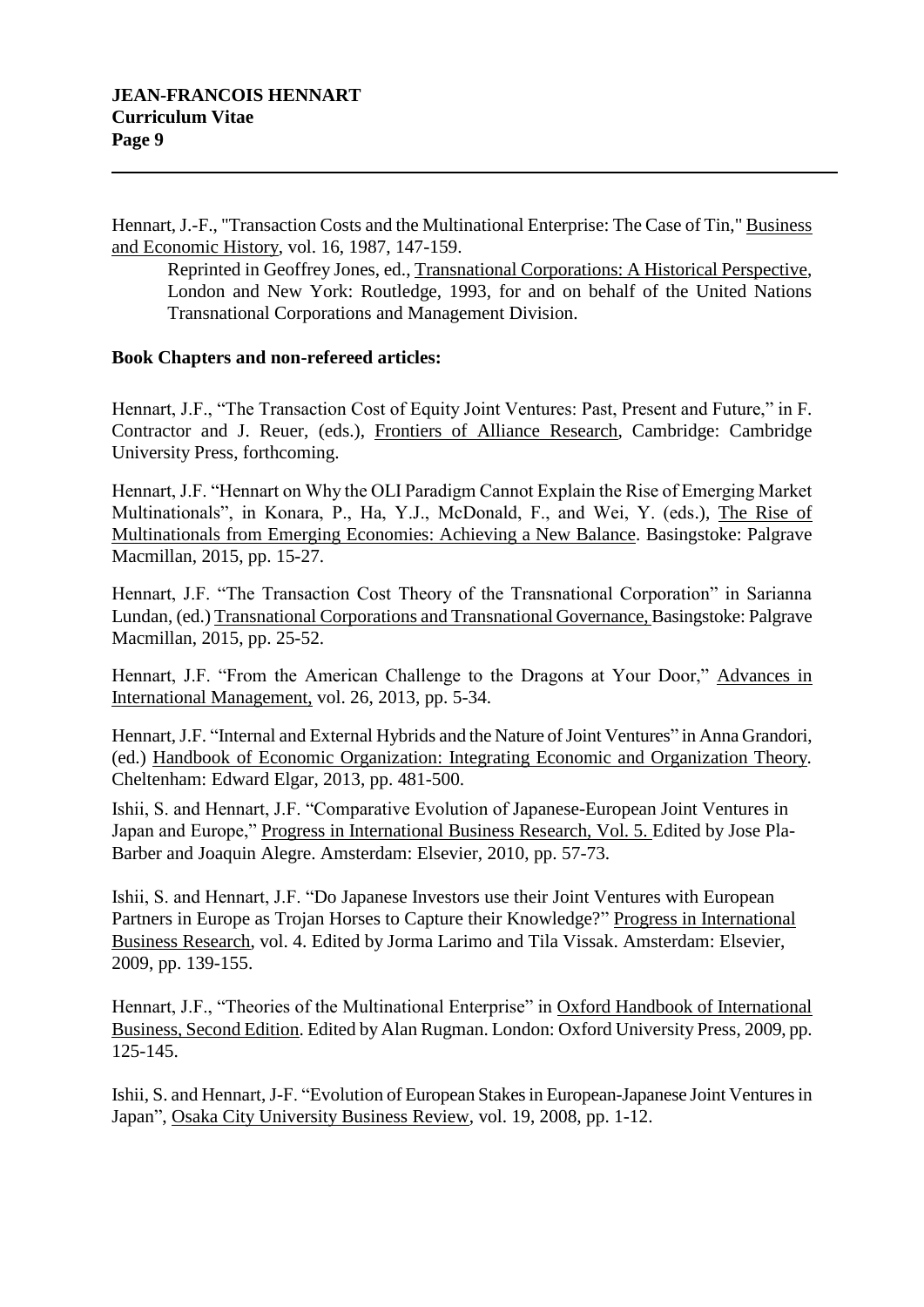Hennart, J.F., "Transaction Costs Perspectives on Inter-Organizational Relations." In Oxford Handbook of Inter-Organizational Relations. Edited by S. Cropper, M. Ebers, C. Huxham, and P. Smith Ring. Oxford: Oxford University Press, 2008, pp. 339-365.

Hennart, J-F., "A Retrospective View on my Research Program in International Business," Progress in International Business Research, vol. 1. Edited by Torben Pedersen and Ulf Andersson. Amsterdam: Elsevier, 2007, pp. 1-14.

Ishii, S. and Hennart, J-F. "Evolution of American Shareholding in American-Japanese Joint Ventures in Japan-Design, Sample and Preliminary Results of the THH Study," Osaka City University Business Review, vol. 18, 2007, pp. 1-12.

Ishii, S. and Hennart, J-F. "Japanese Partnership Behavior in U.S.-Japanese Joint Ventures in the Japanese Electrical Equipment Industry," Osaka City University Business Review, vol. 17, 2006, pp. 13-22.

Hennart, J.F., "Internalization Theory and the International Diversification--Performance Conundrum." In Internalization, International Diversification, and the Multinational Enterprise: Essays in Honor of Alan M. Rugman. Edited by A. Verbeke. Amsterdam: Elsevier, 2005. pp. 75-93.

Cunha, P., Hennart, J.F., and Bijmolt, T., "Do Joint Venture Create Shareholder Value? A Meta-Analysis of the Empirical Evidence," in Demand-Driven Chains and Networks. Edited by Theo Verhallen, Carolien Gaaker and Vincent Wiegerink. The Hague: Reed Business Information, 2004, pp. 89-108.

Slangen, A.H.L. & Hennart, J.M.A. "Culturele Afstand op Buitenlandse Investeringen: De Invloed van Verschillen in Nationale Cultuur op de Keuze van Toetredingsvorm en de Prestaties van Buitenlandse Vestigingen," In Netwerken: Exploitatie en Exploratie*.* Edited by P. Terlouw, D.J. Konter, E.P.M. Croonens and S. Bekker. Enschede: PREBEM/NO, 2003, pp. 32-46.

Zeng, M. and Hennart, J.-F., "From Learning Races to Cooperative Specialization: Towards a New Framework for Alliance Management," in Cooperative Strategies and Alliances. Edited by Farok Contractor and Peter Lorange. London: Elsevier, 2002, pp. 189-210.

Hennart, J.F., "Theories of the Multinational Enterprise" in Oxford Handbook of International Business. Edited by Alan Rugman and Tom Brewer. London: Oxford University Press, 2001, 127-150.

Hennart, J.F., Roehl, T and Zeng, M., "What do Affiliate Exits tell us about the Challenges of Managing in the United States?" in Foreign MNEs in the US: Management and Performance. Edited by Geoffrey Jones and Lina Galvez-Munoz. London: Routledge, 2001, 207-224.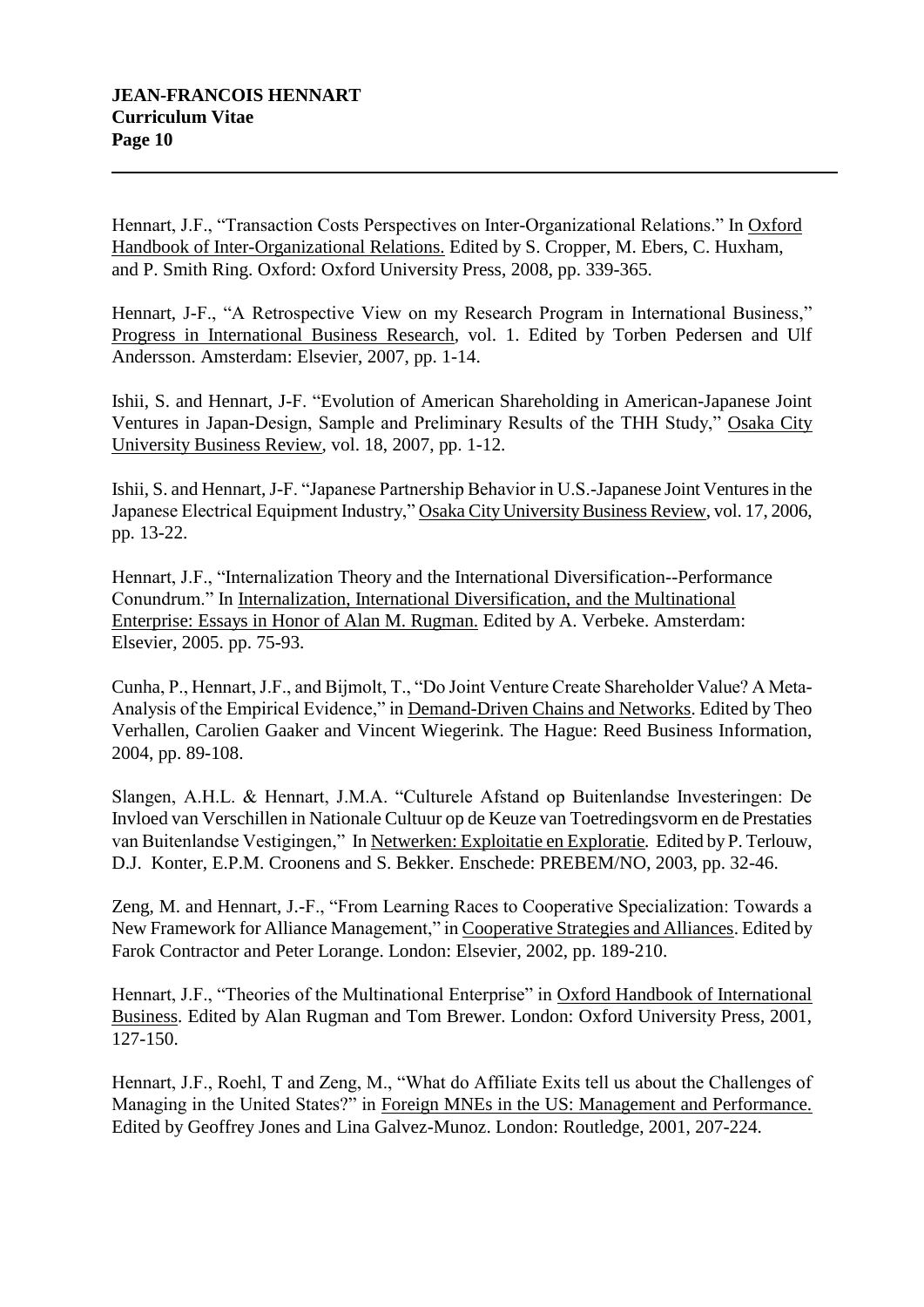Zeng, M., and Hennart, J.-F, "The Impact of Collaborative Know-how on Ownership Choice for Japanese Affiliates in the United States," in Asian Management Matters: Regional Relevance and Global Impact. Edited by Chung-Ming Lau, Kenneth Law, David Tse and Chi-Sum Wong. London: Imperial College Press, 2000.

Hennart, J.-F., "Theory in International Business," in International Business: Institutions and the Dissemination of Knowledge. Edited by Brian Toyne and Douglas Nigh. Columbia: University of South Carolina Press.

Hennart, J.-F. "Transaction Costs Theory and the Multinational Enterprise," in The Nature of the Transnational, Second Edition. Edited by Christos Pitelis and Roger Sugden. London: Routledge, 2000, 73-120.

Hennart, J.-F. "Countertrade and Transaction Costs," in The New Palgrave Dictionary of Economics and the Law. Edited by Peter Newman. London: Macmillan, 1999.

Hennart, J.-F. and Reddy, S. "Testing Theories of Joint Ventures: Why Japanese Investors Choose Joint Ventures over Acquisitions," in The Changing Boundaries of the Firm. Edited by Massimo Colombo, Routledge, 1998.

Hennart, J.-F. "Transaction Cost Theory and the Free Standing Firm," in The Free-Standing Company in the International Economy. Edited by Mira Wilkins and Harm Schroeter. Oxford: Oxford University Press, 1998, 65-98.

Hennart, J.-F., and Kryda, Georgine M. "Why do Traders Invest in Manufacturing?" in The Multinational Traders. Edited by Geoffrey Jones. London: Routledge, 1998, 212-227.

Hennart, J.-F. "Binomial Logistic Models, Transaction Costs, and Joint Ventures," in Statistical Models for Strategic Management. Edited by M. Ghertman. New York, Kluwer, 1997.

Hennart, J.-F., "Comment on Economic Theories of International Business," in International Business Inquiry: An Emerging Vision. Edited by Brian Toyne and Douglas Nigh. Columbia: University of South Carolina Press, 1997.

Hennart, J.-F., "Commentary on Richard Brahm's'Globalization and Strategy Content Research: Critical Reflections and New Directions'", in Advances in Strategic Management, vol. 9. Edited by P. Shrivastava, A. Huff and J. Dutton. New York: JAI Press, 1993, 23-30.

Hennart, J.-F., "Control in Multinational Firms: The Role of Price and Hierarchy," in Organization Theory and the Multinational Corporation. Edited by Eleanor Westney and Sumantra Ghoshal. London: Macmillan, 1993, 157-181.

Hennart, J.-F., "The Transaction Cost Theory of the Multinational Enterprise," in The Nature of the Transnational Firm. Edited by C. Pitelis and R. Sugden. London: Routledge, 1991.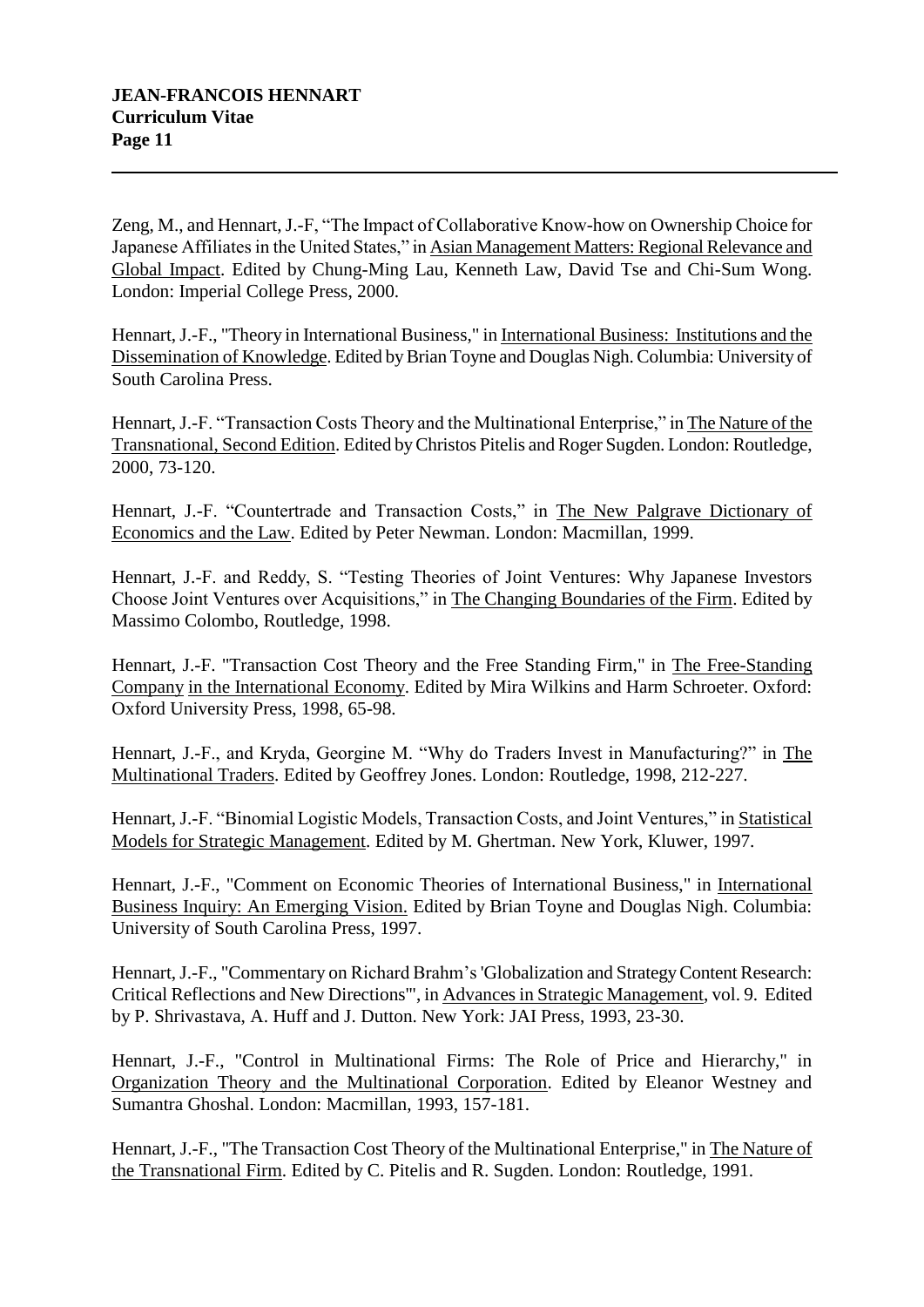Reprinted in The International Political Economy of Foreign Direct Investment, vol 1. Edited by Benjamin Gomes-Casseres and David Yoffie. London: Edward Elgar, 1993.

Hennart, J.-F, "The Informal Sector in Chad," IRIS Country Report 3, Institute for Institutional Reform and the Informal Sector, University of Maryland, College Park, 1992.

Hennart, J.-F., "Les Politiques de Controle des Investisseurs Japonais aux Etats-Unis," [Ownership Policies of Japanese Investors in the United States], in Investissement International et Dynamique de l'Economie Mondiale. Edited by Marc Humbert. Paris: Economica, 1990.

Hennart, J.-F., "The Tin Industry," in Multinationals and World Trade: Vertical Integration and the Division of Labour in World Industries. Edited by Mark Casson. London: George Allen and Unwin, 1986, 225-273.

Reprinted in Bruce McKern, (ed.), Transnational Corporations and the Exploitation of Natural Resources, New York: Routledge and United Nations Center for Transnational Corporations, 1993.

Hennart, J.-F., "Comment on Intra-Industry Direct Foreign Investment, Market Structure, Firm Rivalry, and Technological Performance, by Edward M. Graham," in Multinationals as Mutual Invaders: Intraindustry Foreign Direct Investment. Edited by Asim Erdilek. Beckenham, England: Croom Helm, 1985, 88-93.

Hennart, J.-F., "The Relative Wage Effect of French Unions," and "Comment on the Determinants of Union Staff Salaries, by Bernard Lentz," in The Economics of Labor Unions. Edited by Jean-Jacques Rosa. Boston: Kluwer-Nijhof, 1984, 63-78 and 306-311.

Hennart, J.-F., "The Political Economy of Comparative Growth Rates: the Case of France," in The Political Economy of Growth. Edited by Dennis Mueller. New Haven and London: Yale University Press, 1983, 176-202.

## **Book Reviews:**

Hennart, J.-F., The World Mining Industry, by Raymond Mikesell and John Whitney, for the Journal of International Business Studies, vol. 20, no. 1, Spring 1989, 182-184.

Hennart, J.-F., The Firm and the Market by Mark Casson, for Business History Review, vol. 62, no. 4, Winter 1988, 724-725.

Hennart, J.-F, French Multinationals by Julien Savary, for the Journal of International Business Studies, vol. 17, no. 1, Spring 1986, 156-158.

## **Unpublished manuscripts:**

Hennart, J.-F., and Zuchella, A. "The Internationalization of Niche Firms: A Challenge to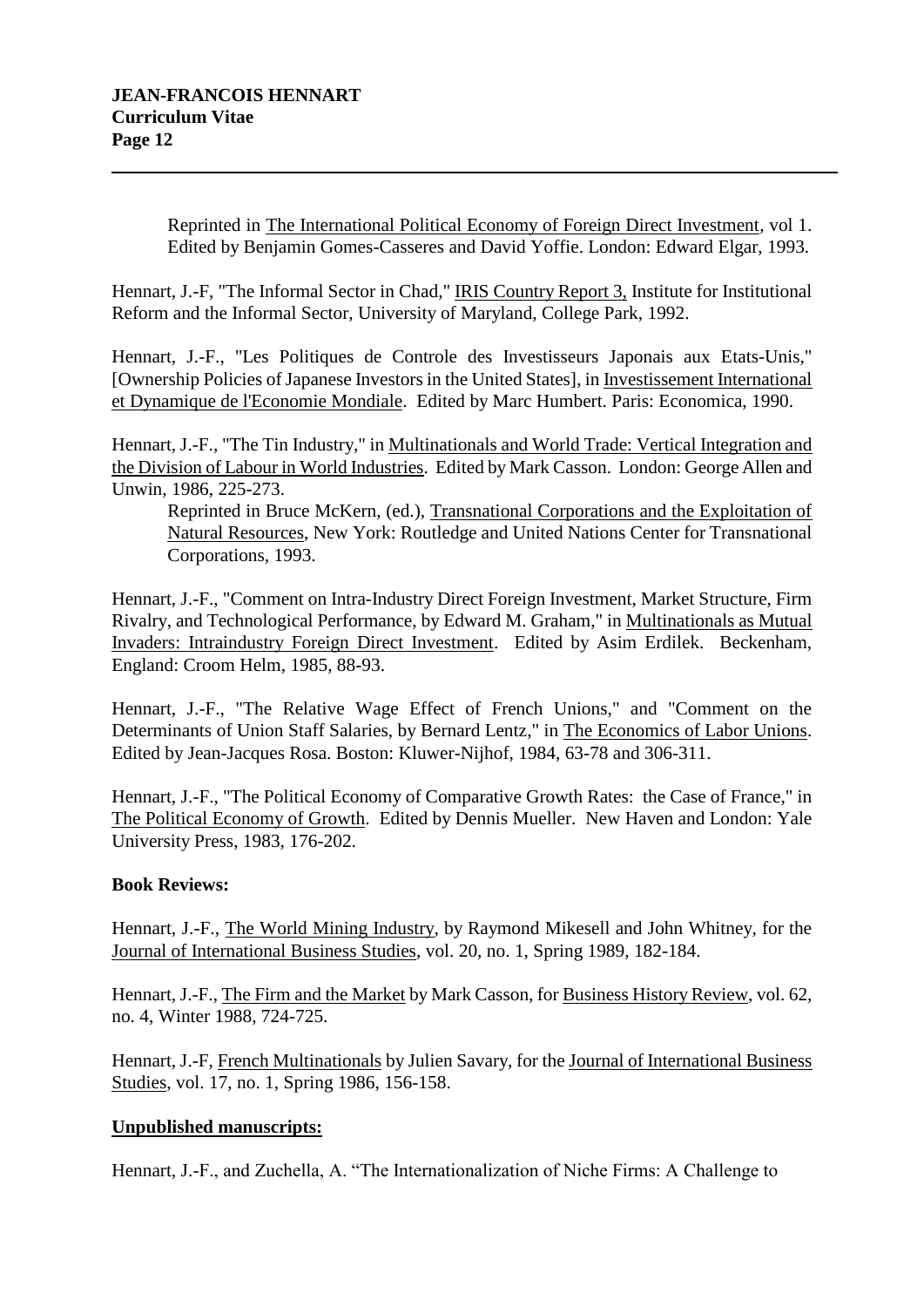Existing Theories?"

Hennart, J.-F., and Majocchi, A. "Are Family Firms more Internationally Involved than Non-Family Firms: the Case of Italy."

Hennart, J.-F., and Eapen, A. "Are Appropriability Hazards or Information Costs Driving the Choice between Licensing and Joint Ventures? Evidence from India".

Kay, N., Hennart, J.-F., Kastelle, T. "Good Fences Make Good Collaborators: Internal Markets and the Distribution of Industrial Collaborative Activity."

Eapen, A. and Hennart, J.-F. "Multi-segment Competition, Momentum, Density Dependence and Entry Deterrence: Segment Entry in the US Automobile Industry".

Cunha, P., Bijmolt, and Hennart, J.-F., "Does the Choice of Event Study Methodology Impact Estimated Abnormal Returns? A Meta-Analytical Inquiry."

Szymanowski, M. and Hennart, J.-F., "Are Alliances Permanent or Transitory? The Case of Biologicals."

# **Unpublished Working Papers:**

Hennart, J.-F., Barkema, H., Bell, J., Benito, G, Larimo, J., Pedersen, T., and Zeng, M. "The Impact of National Origin on the Survival of Foreign Affiliates: A Comparative Study of North European and Japanese Investors In the United States", working paper 97-0103, Center for International Business Education and Research, July 1997.

Zietlow, D. and Hennart, J.-F., "The International Distribution of Franchises by U.S. Franchisors," Working Paper 96-102, University of Illinois, Center for International Business Education and Research, 1996.

Chen, Shih-Fen and Hennart, J-F., "Why do Manufacturers' Products Carry Retailers' Brands? A Transaction Cost Theory of Private Branding," Working paper 95-108, University of Illinois Center for International Business Education and Research, 1995, revised 1998.

Hennart, J-F. "Is International Business a Distinct Field of Inquiry?" Working paper 95-0107, University of Illinois at Urbana-Champaign, 1995.

Hennart, J.-F, "The Causes of Countertrade," Center for International Management Studies, Wharton School, February 1987.

Hennart, J.-F., "Some Preliminary Thoughts on the Causes of Countertrade," W.P. 606, Department of Management, The Wharton School, February 1987.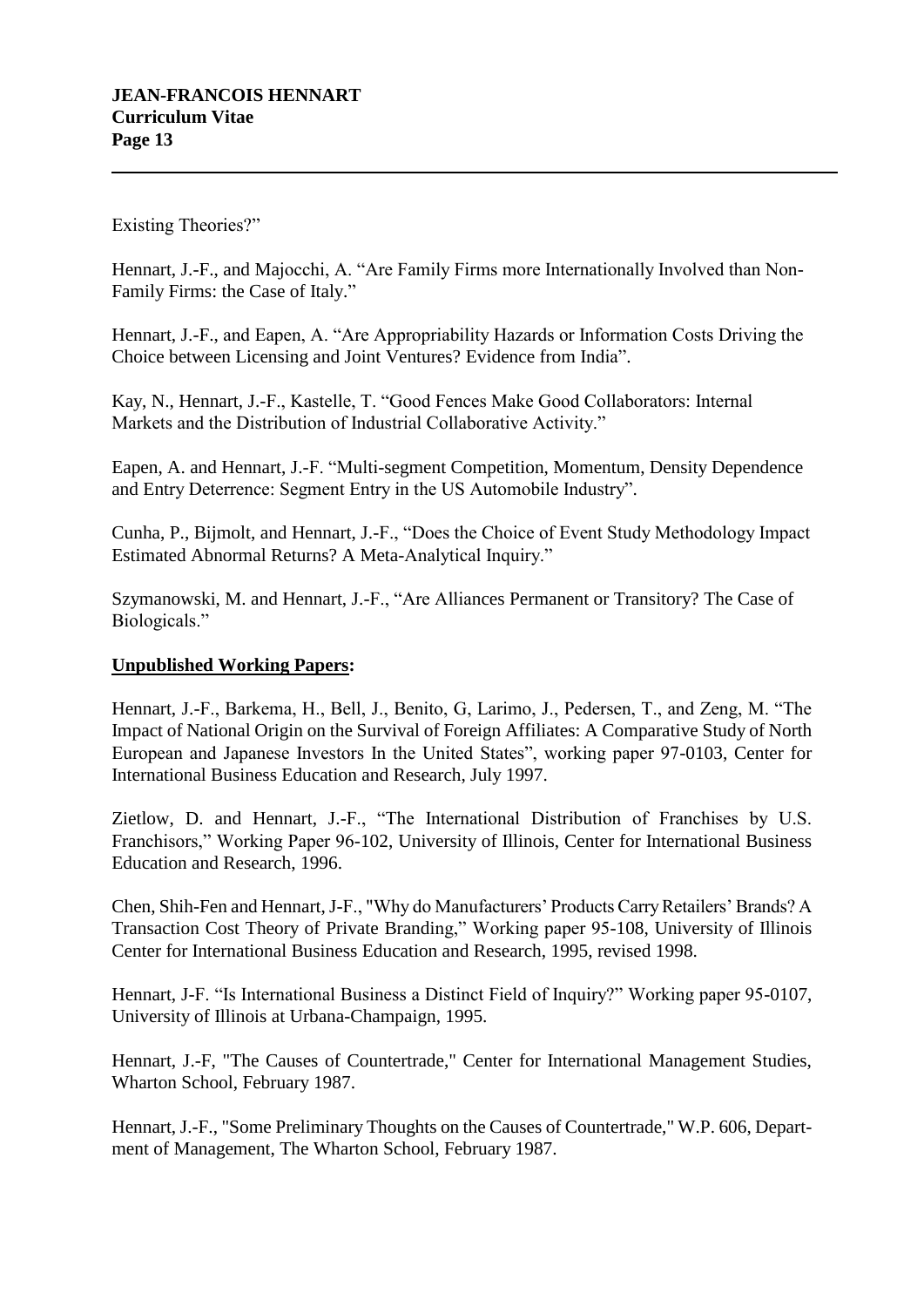Hennart, J.-F., "History and the New Theory of Multinational Enterprise," W.P. 436, Department of Management, The Wharton School, October 1984.

## **Papers Presented at Conferences (last ten years only):**

Hennart, J.-F., "Emerging market multinationals and theories of the multinational enterprise", invited keynote speech, 13<sup>th</sup> Iberian International Business Conference, Lisbon, October 2017.

Hennart, J.-F., "Can transaction costs theory explain the rise of emerging market multinationals?", invited keynote speech, GSOM Emerging Markets Conference, St Petersburg State University, October 2017.

Hennart, J.-F., "Time to reset! Why Uppsala, the Export Process Model, and International Entrepreneurship Fail to Fully Explain the Internationalization Process", invited keynote speech, 14th Vaasa International Business Conference, Vaasa, August 2017.

Hennart, J.-F., Zucchella, A. "The internationalization of niche firms: A challenge to existing theories", Academy of International Business conference, Dubai, July 2017.

Hennart, J.-F., Majocchi, A, & Forlani, E. "The myth of the stay-at-home family firm: How family-managed SMEs can overcome their internationalization limitations", Academy of International Business conference, Dubai, July 2017.

Hennart, J.-F., Ciravegna, L. & Reuber, B. "Why existing theory can handle micro-MNEs", Academy of International Business conference, Dubai, July 2017.

Hennart, J.-F., Ciravegna, L. & Reuber, B. "Small doesn't matter: Existing theory can handle micro-MNEs", AIB-UK annual conference, Reading, April 2017.

Hennart, J.-F., Sheng, H., and Carrera, J. "Openness, international champions, and the internationalization of Multilatinas", European International Business Academy, Vienna, December 2016.

Hagen, B, Hennart, J.-F., and Majocchi, A. "Entrepreneurial international orientation or business model? The antecedents of fast internationalization," European International Business Academy, Vienna, December 2016.

Hennart, J.-F., "MicroMNEs: A transaction cost theory perspective," European International Business Academy, Vienna, December 2016.

Hennart, J.-F. "The transaction cost theory of equity joint ventures: past, present and future". Invited presentation, Frontiers of Alliance Research Conference, New Brunswick, October 14-16, 2016.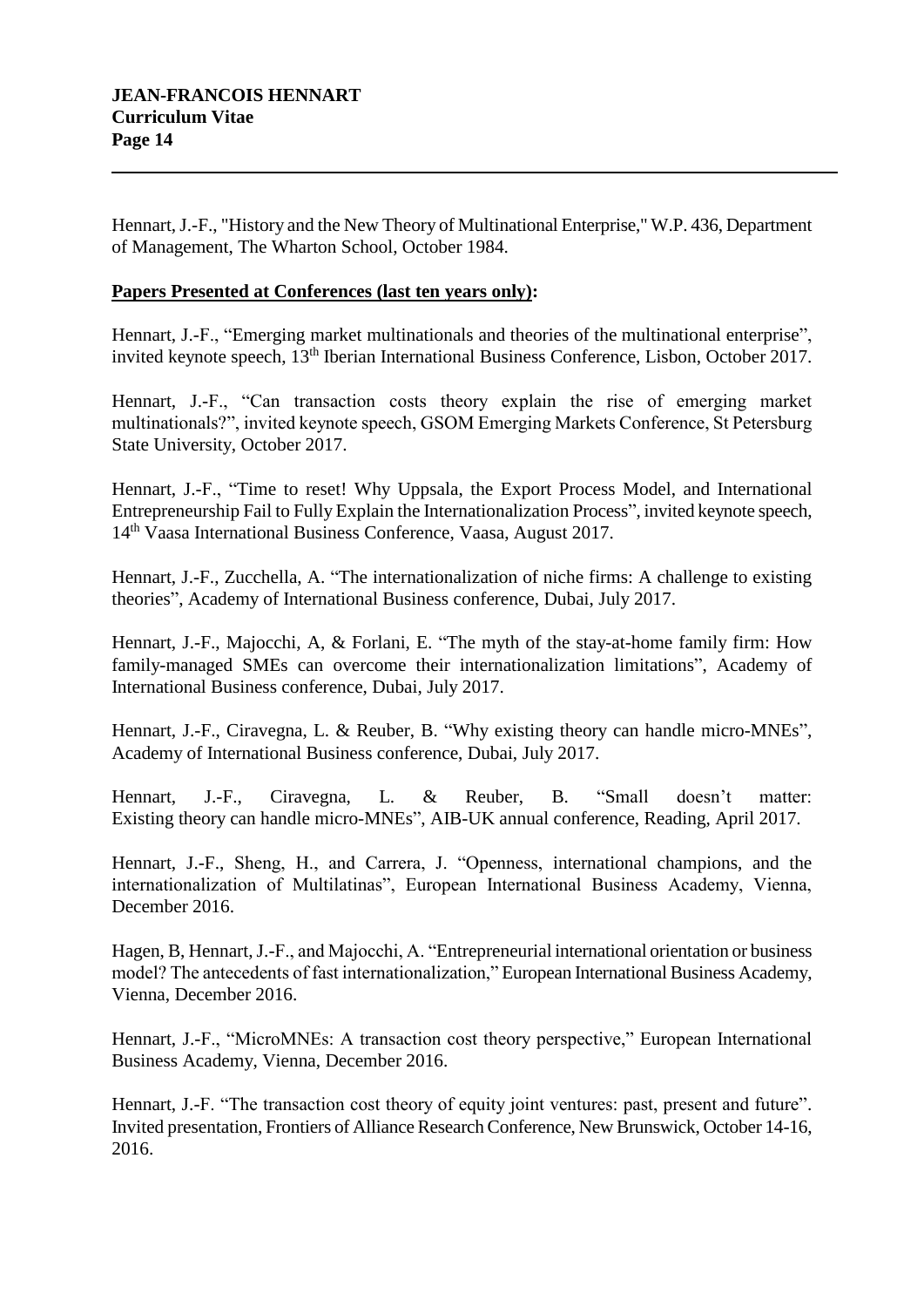Hennart, J.-F. "The State, families, and internationalization: the Brazilian case". Invited presentation, NYU Stern Conference on Emerging Market Multinationals, New York, September 30, 2016.

Hennart, J.-F. "Chinese foreign investment and the theory of the multinational enterprise", invited keynote speech, China Goes Global Conference, Macerata, Italy, July 2016.

Hennart, J.-F. "The impact of government equity investment on internationalization: the case of Brazil", "The bundling model and its application to research in international business", "Can transaction cost theory explain exotic governance structures: the case of free-standing firms", and "Comments on Unctad World Investment Report", Academy of International Business, New Orleans, June 2016.

Hennart, J.-F. "When and why do traders become multinational firms?" invited keynote speech, Association of Japanese Business Studies, New Orleans, June 2016.

Hennart, J.-F. "Forget Uppsala! Why selling abroad can be cheap and easy", invited keynote speech, 6<sup>th</sup> Aalborg Conference on International Business, Aalborg, June 2016.

Hennart, J.-F. "Family management, quality focus, and European SME internationalization",  $6<sup>th</sup>$ Aalborg Conference on International Business, Aalborg, June 2016.

Hennart, J.-F. "Chinese innovation: the big picture", invited keynote speech, Local Context and Challenges of Innovation in China conference, Queen Mary University, London, April 2016.

Hennart, J.-F. "Emerging market multinationals, transaction costs, and bundling", closing plenary session, European International Business Academy, Rio de Janeiro, December 2015.

Hennart, J.-F. "Family firm internationalization: are family-managed firms more or less likely to have high foreign sales than other types of firms?" invited keynote speech, Global Strategy Journal Workshop on Family Firms in the Global Economy, Politecnico de Milano, November 2015.

Hennart, J.-F. "Internationalization and transaction cost theory: What you need to unlearn," invited keynote speech, 13<sup>th</sup> EIASM Workshop on International Management, Venice, October 2015.

Hennart, J.-F., "Forget Uppsala! Why selling abroad can be cheap and easy," invited keynote speech, Vaasa Conference in International Business, Vaasa, August 2015.

Hennart, J.-F., Majocchi, A. and Forlani, E. "Family control, niche strategies, and European SME internationalization," Academy of International Business, Bangalore, July 2015.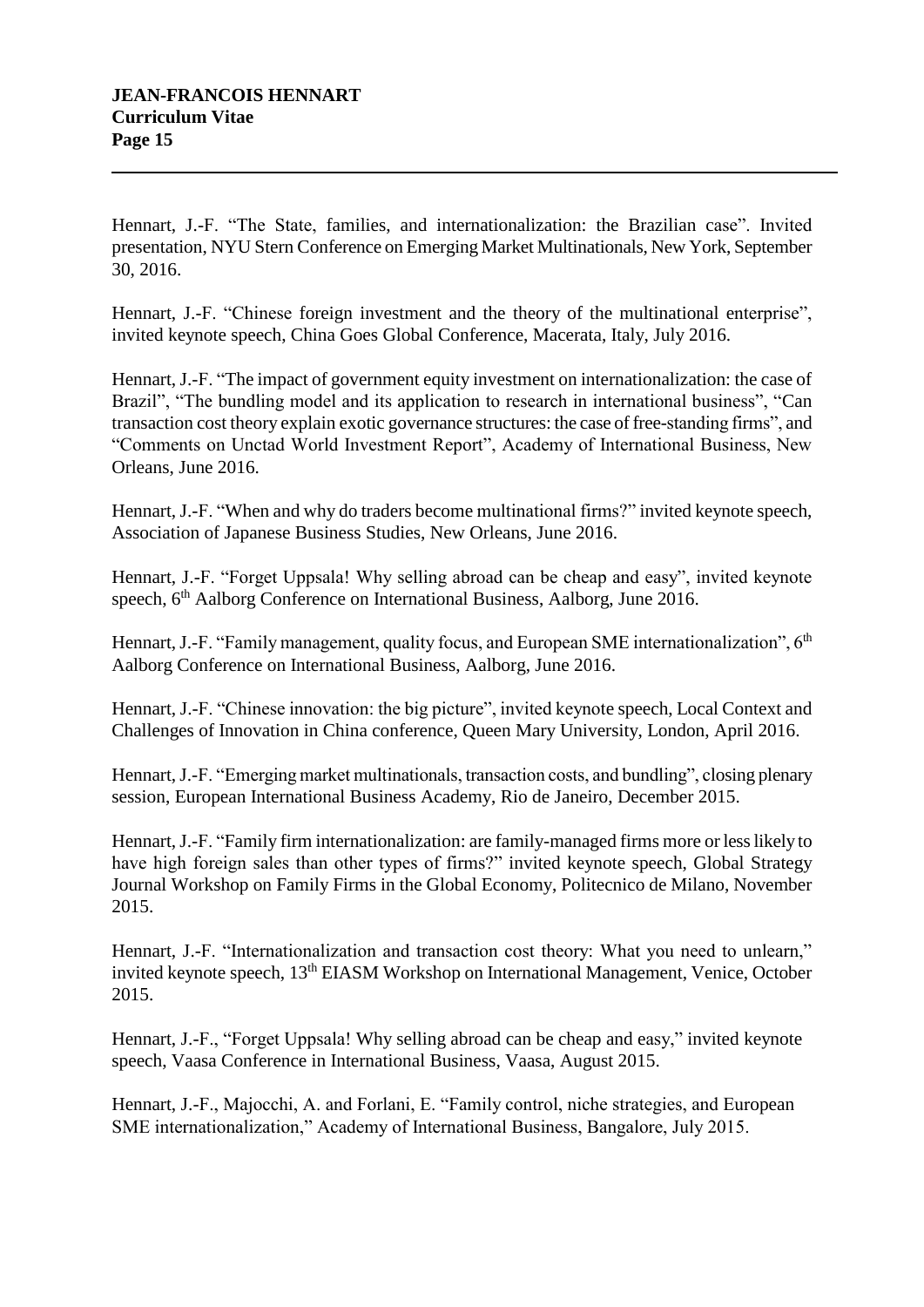Hennart, J.-F. "Why and how multinational enterprises can be value-creating organizations," invited keynote speech, Reading-UNCTAD conference, Reading, June 2015.

Hennart, J.-F. "Is the Uppsala model a general model of firm internationalization?" EIBA Fellows Plenary Session, European International Business Association, Uppsala, December 2014.

Hennart, J.-F. "Danny van den Bulcke and the John Dunning doctoral tutorial," Plenary commemorative session for Danny van den Bulcke, European International Business Association, Uppsala, December 2014.

Hennart, J.-F., Majocchi, A. and Forlani, E. "Family control, niche strategies, and European SME internationalization", European International Business Association, Uppsala, December 2014.

Hennart, J-F. "The pitfalls of using FDIs stock and flow data as a measure of country-level MNE activity" at a panel organized by Hennart, J. F and Sutherland, D., "Are FDI stock and flow data good measures of MNE activity?" Academy of International Business, Vancouver, June 2014.

Hennart, J.F., Majocchi, A. and Forlani, E. "Differences in European family firm internationalization" at a panel organized by Hennart, J.F. and Kano, L, "The Internationalization of Family Firms", Academy of International Business, Vancouver, June 2014.

Hennart, J.F. "Why and how MNEs create economic value," at a panel organized by Clougherty, J. and Kim, J. "Re-visiting the efficiency assumption of the Multinational Enterprise, Academy of International Business, Vancouver, June 2014.

Hennart, J.-F. "Resource-poor Emerging Market Multinationals or poor OLI theory?" Invited keynote speech, 5<sup>th</sup> Aalborg International Business Conference, May 2014.

Hennart, J.-F., Majocchi, A. and Forlani, E. "The Internationalization of European Family Firms,"  $10^{th}$  Workshop on Family Firm Management Research, Bergamo, May 2014.

Hennart, J.-F. "Why OLI Cannot Explain Emerging Market Multinationals", invited keynote speech, UK-AIB annual conference, York, April 2014.

Hennart, J.-F. "The Strengths and Weaknesses of Dynamic Capabilities as a Theory of MNE Performance," European International Business Academy, Bremen, December 2013

Hennart, J.-F., Majocchi, A. and Forlani, E. "The Internationalization of European Family Firms," European International Business Academy, Bremen, December 2013.

Hennart, J.-F., "The Transaction Cost Theory of International Joint Ventures" , special AIB Fellows session honoring the  $25<sup>th</sup>$  anniversary of the publication of Hennart's "A Transaction Cost Theory of Equity Joint Ventures", Academy of International Business, Istanbul, June 2013.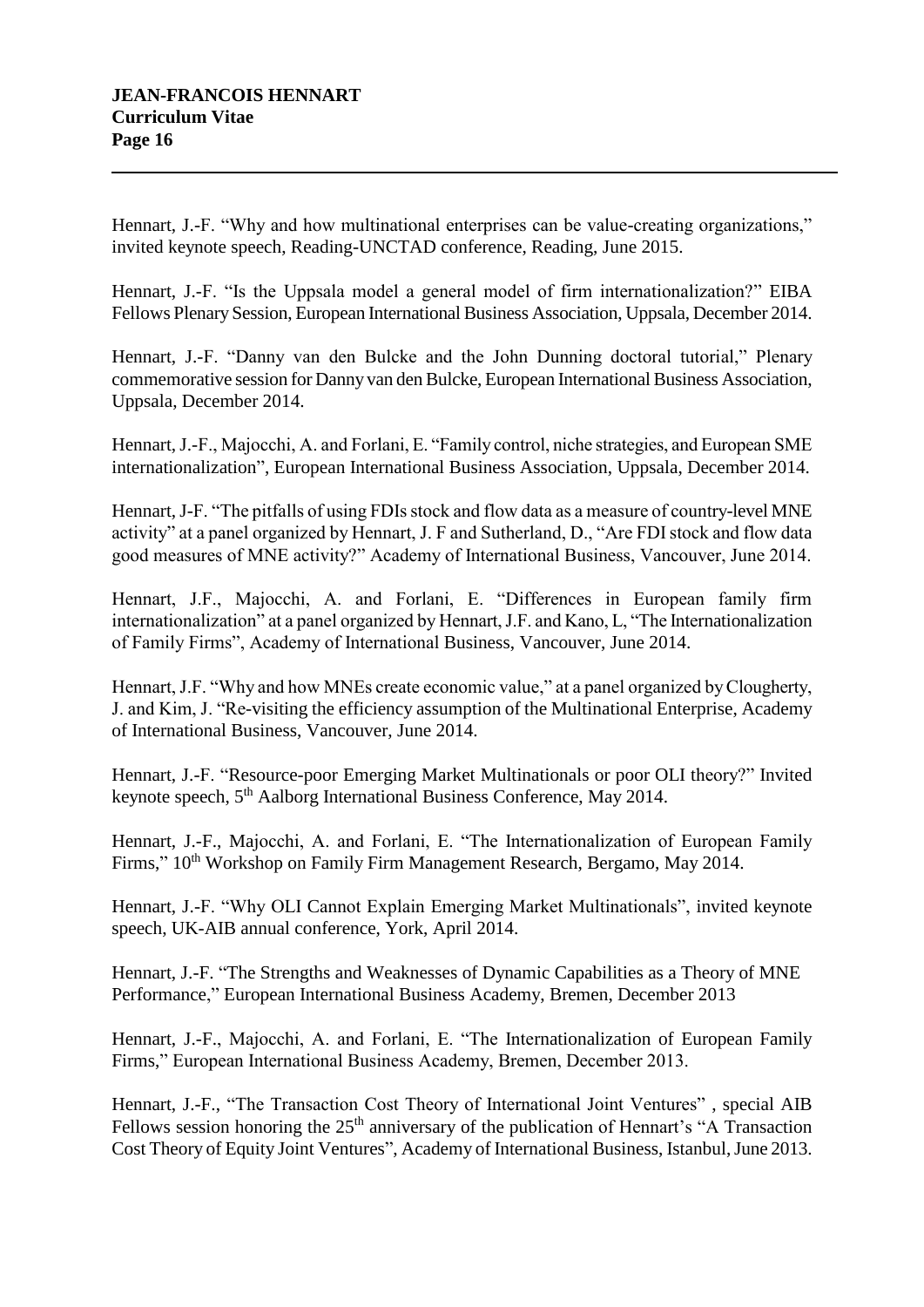Hennart, J.-F. "The Relationship between Multinationality and Performance: A Theoretical Assessment and Suggestions for Redirecting Research," Academy of International Business, Istanbul, June 2013.

Hennart, J.-F and Majocchi, A. "Are Family Firms more Internationally Involved than Non-Family Firms? The case of Italy," Vaasa International Business conference, Vaasa, August 2013.

Hennart, J.-F. "The Accidental Internationalists: A Theory of Born Globals," Plenary session, Vaasa International Business conference, Vaasa, August 2013.

Hennart, J.-F., "The Prospects of Developed Country MNEs in Emerging Markets," Keynote speech at the Korean Academy of International Business Annual Conference, Seoul, November 2012.

Hennart, J.-F., "The Accidental Internationalists: A Theory of Born Global MNEs," McGill Entrepreneurship Conference, University of Pavia, September 2012.

Hennart, J.-F., "From the American Challenge to the Dragons at your Door: Forty years' work on the theory of the multinational enterprise," Booz&Co/Strategy+Business Eminent Scholar in International Management award presentation, Boston, August 2012.

Hennart, J.-F., "Emerging Market Multinationals and Theory," Third Conference on Emerging Market Multinationals, Boston, August 2012.

Hennart, J.-F., "Emerging Market Multinationals and the Theory of the Multinational Enterprise," Academy of International Business, Washington DC, July 2012.

Hennart, J.-F., "Transaction Cost Theory and International Entrepreneurship," Conference on High Potential Concepts, Phenomena and Theories in International Entrepreneurship, University of Glasgow, June 2012.

Hennart, J-F., "Don't Cry for Argentina! Emerging Market Multinationals and the Theory of the Multinational Enterprise", plenary session, Vaasa International Business conference, Vaasa, August 2011.

Hennart, J-F. "Why and How FDI Stocks are a Biased Measure of Multinational Affiliate Activity", Vaasa International Conference, Vaasa, August 2011.

Hennart, J-F, "The Bundling Model of the Governance of Foreign Operations", Academy of Management Meetings, San Antonio, August 2011.

Hennart, J-F, "Resource-bundling and the Governance of Foreign Operations", CESifo Summer Institute Conference on Globalisation, Trade, FDI and the Multinational Firm, Venice, July 2011.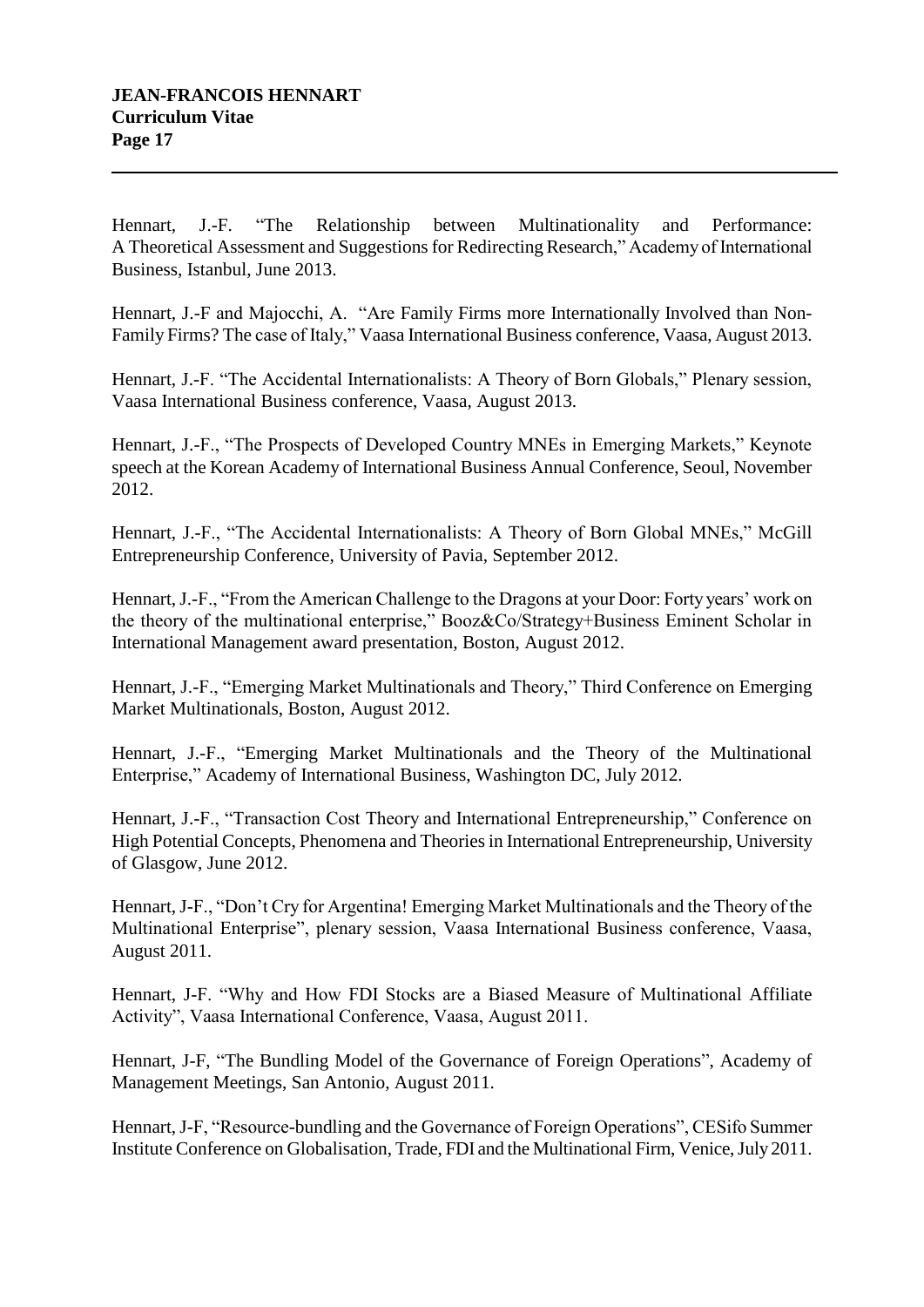Hennart, J-F, presenter, plenary session, "Thirty-five years of internalization theory", Academy of International Business, Nagoya, June 2011.

Hennart, J-F, "The Contribution of International Business to Organizational Economics: Past, Present and Future", Academy of International Business, Nagoya, June 2011.

Hennart, J-F, **"**A Theoretical Assessment of the Empirical Literature on the Multinational-Performance Relationship," Mitsubishi UFJ Research Conference, Tokyo, August 2010.

Hennart, J.F. Panel member, "Developing Country Multinational Companies: What Can we Learn from them? Professional Development Workshop, Academy of Management, Montreal, August 2010.

Hennart, J.F. "A Theoretical Assessment of the Empirical Literature on the Multinational-Performance Relationship," Global Strategy Conference, Chicago, July 2010.

Hennart, J.F., Panel member, "Developing Market Multinational Companies: How can they Help Develop New Theory," Academy of International Business, Rio de Janeiro, June 2010

Hennart, J.F. "Transaction Costs Theory and International Business," invited presentation at the Research Symposium in Honor of Oliver Williamson, BI Norwegian School of Management, Oslo December 4, 2009.

Beugelsdijk, S., Hennart, J.F., Slangen, A., and Smeets, R. "Why FDI stocks are a Biased Country-level Measure of Economic Activity," European International Business Academy, Valencia, Spain, December 2009 and Vaasa International Business Conference, Vaasa, August 2009.

Hennart, J.F. "Down with MNE-Centric Theories: Market Entry and Expansion as the Bundling of MNE and local assets," plenary session, Vaasa International Business Conference, Vaasa, August 2009 and European International Business Academy, Valencia, Spain, December 2009.

Hennart, J.F., "Structural Determinants of Joint Venture Performance", invited keynote speech, Second Annual Conference on Partnerships, Copenhagen Business School, 17-18 November 2008.

Hennart, J.F., "Peter Buckley and 'The Future of Multinational Enterprise'," Booz-Allen-Hamilton Award Session, Academy of Management Annual Meetings, Anaheim, August 2008.

Hennart, J.F., "Douglas North's Work, Transaction Cost Theory, and International Business," AIB Fellows Panel, Academy of International Business, Indianapolis, June 2007.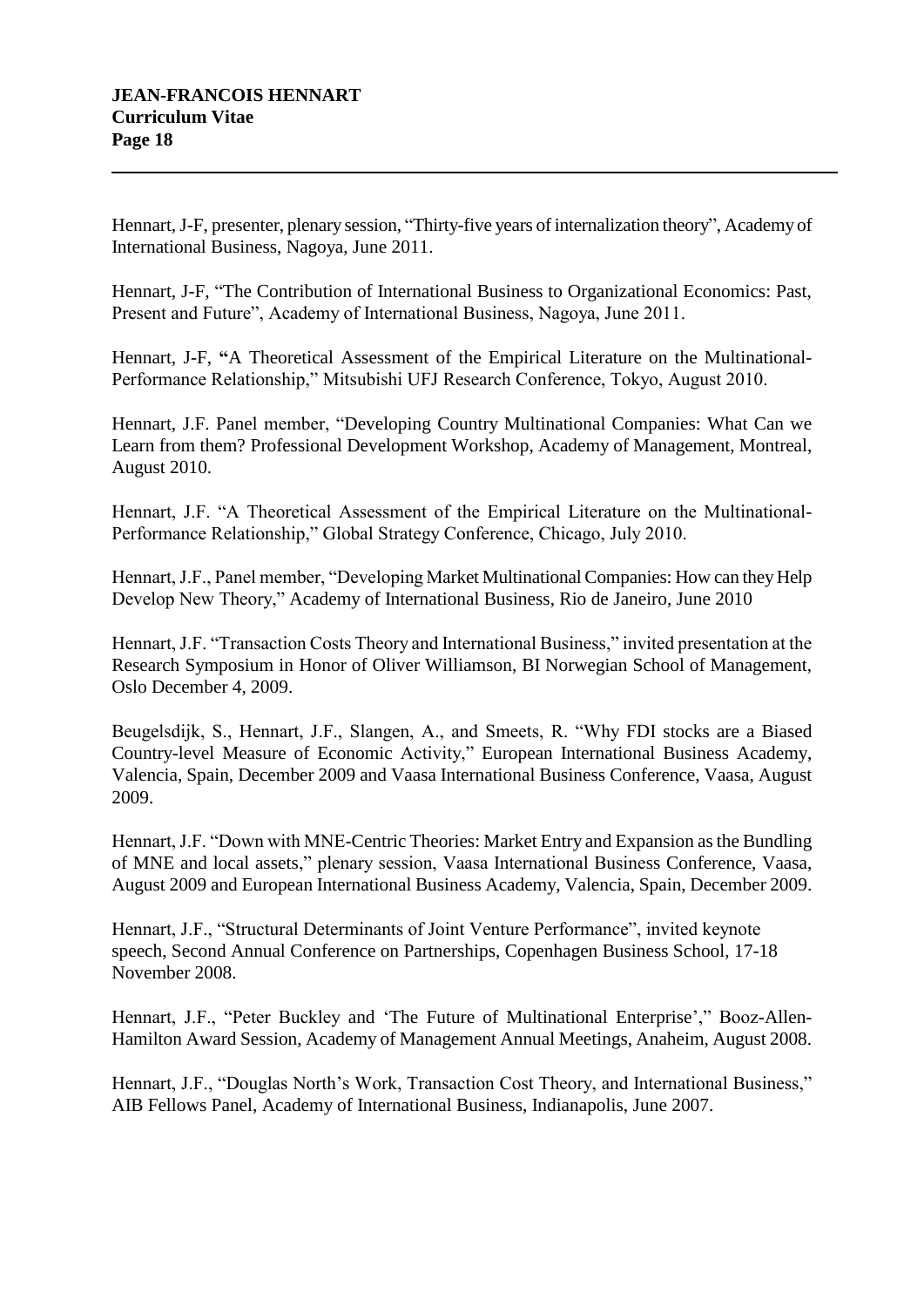Hennart, J.F., "Why There are no Solid and Theoretical Reasons to Expect any General and Systematic Relationship between Multinationality and Performance," Academy of International Business, Indianapolis, June 2007.

Hennart, J.F., "Multi-level studies in International Business," Academy of International Business, Indianapolis, June 2007.

Hennart, J.F., "Joint Ventures: Antecedents and Outcomes," Academy of Multinational Enterprises, Kyoto, May 2007.

Hennart, J.F., "Scale and Scope and the Multinational Enterprise," keynote address, Annual Conference on Corporate Strategy, Vallendar, Germany, May 2007.

## **Faculty Research Seminars**

WU, Vienna (2017) BI Norwegian Business School, Oslo (2017) Hong Kong University of Science and Technology (2017) Tsinghua University, Beijing (2017) Shanghai University of Finance and Economics (2017) Fudan U., Shanghai (2017) Durham University (2017) King's University, London (2017) WU Vienna (2016) Foundation Getulio Vargas, São Paulo (2015) U. of Vaasa (2014) Hanken U. (2014) Durham U. (2014) U. of Leeds (2014) U. of Bologna (2013) Queen's University Belfast (2013) University of Evora (2013) Hamline University, Minneapolis (2013) University of Illinois, Urbana-Champaign (2013) Politecnico de Milano (2013) Ehwa Womans University, Seoul (2012) Singapore Management University (2012) Hitotsubashi University (2012) Rotterdam School of Management (2012) University of Bremen (2012) Yonsei University (2011) University of Queensland (2011) Singapore Management University (2011)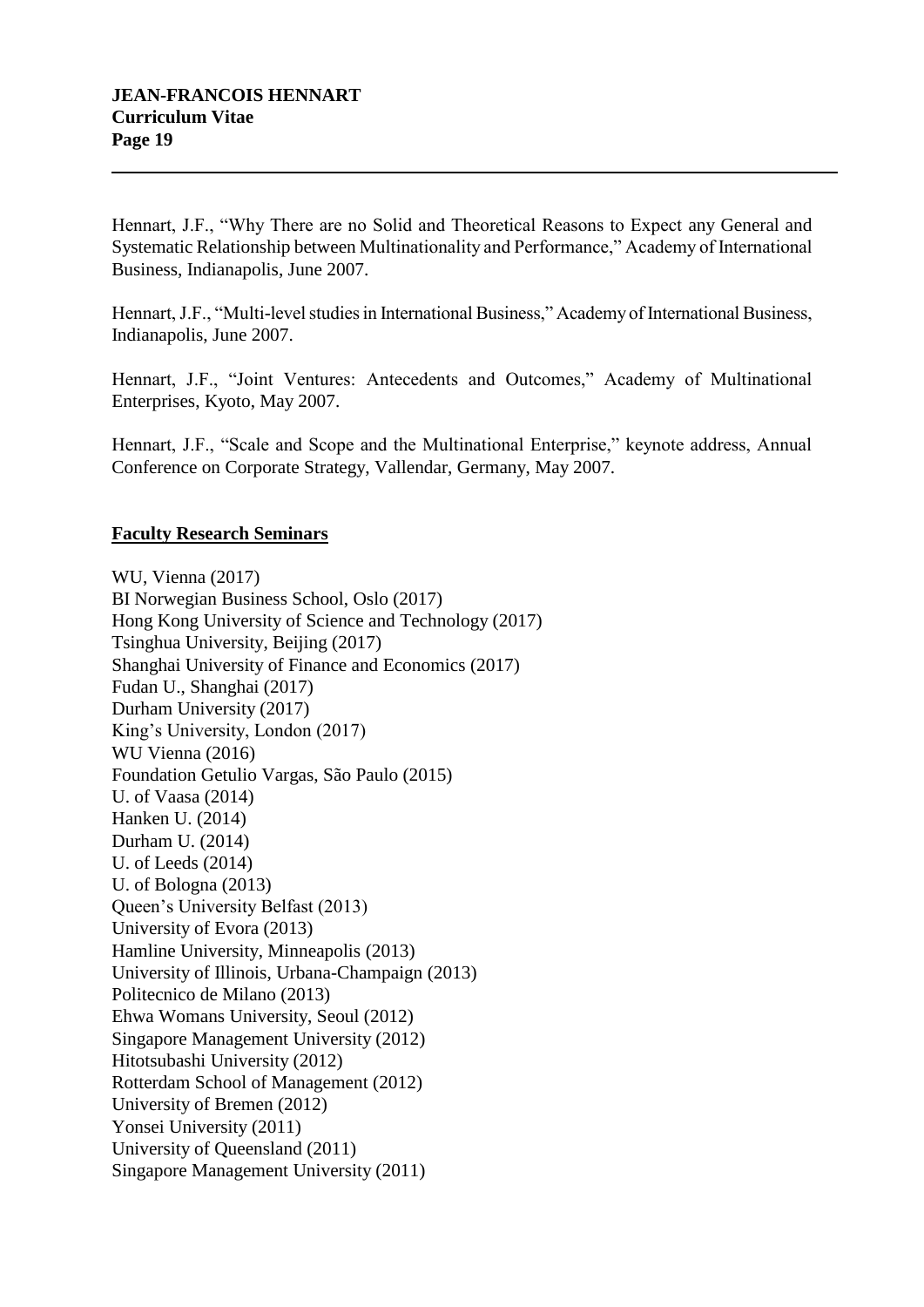## **JEAN-FRANCOIS HENNART Curriculum Vitae Page 20**

Queen's University Belfast (2011) Université Lyon 3 (2011) Saint Petersburg State University (2010) University of Technology, Sydney (2009) WHU (2009) University of Bradford (2009) University of Reading (2009) Kobe University Research Institute on Economics and Business (2009) Hitotsubashi Graduate School of International Strategy (2009) Keio Business School (2009) Hong-Kong University of Science and Technology (2008) U. of Sydney (2008) U. of Newcastle (Australia) (2008) U. of Calgary (2008) Baruch College, CUNY (2008) Osaka City University (2007) Universidade Nova de Lisboa (2007) IESE (2007) Shanghai University of Finance and Economics (2006) Wissenschaftszentrum Berlin (2005) University of Kiel (2004) Western Washington University (2004) Cornell University (2004) Brandeis University (2004) Tufts University (2004) University of New South Wales (2003) University of Sydney (2003) HEC (2000; 2003) University of Nijmegen (2002) Taiwan National University (1999) Yonsei University (1999) INSEAD (1998) New York University (1998) Tilburg University (1998) Australian National University (1997) Monash-Mt. Eliza Business School (1997) University of Melbourne (1997) Rutgers University (1997) Copenhagen Business School (1996) Norwegian School of Management (1996) ESSEC (1996) Tilburg University (1996) University of California at Los Angeles (1995) Washington University St. Louis (1995)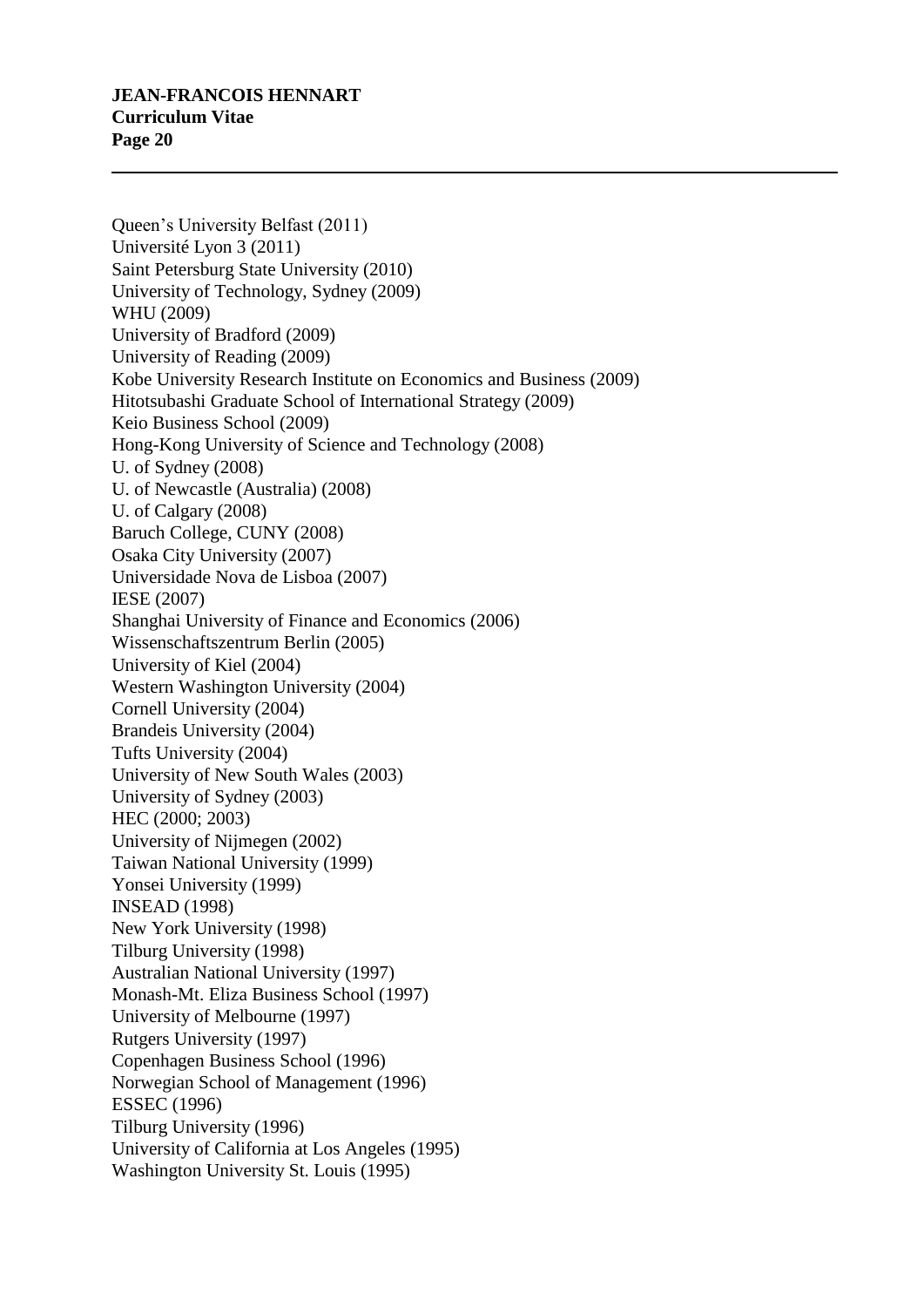Brandeis University (1994) Georgetown University (1993) International University of Japan (1992) New York University (1990) University of Minnesota (1990) University of Wisconsin (1990) Duke University (1990) University of Lund (1990; 1996) HEC (1990) Northwestern University (1989) York University (1989) University of Toronto (1989) European University Institute (1988) INSEAD (1988) Stockholm School of Economics (1987) University of Uppsala (1987) University of Michigan (1987)

## **Editorial Activities:**

Consulting editor, Journal of International Business Studies (2007-

# **Editorial Boards:**

Journal of International Business Studies (1991- Strategic Management Journal (1992-2010) Global Strategy Journal (2010- Management International Review (1994- Journal of World Business (1996- International Journal of Research in Marketing (2001-2007) European Management Review (2003- Journal of International Management (2004- International Journal of Emerging Markets (2016-

## **Ad Hoc Reviewer for:**

Journal of Economic Behavior and Organization Academy of Management Review Academy of Management Journal Administrative Science Quarterly Journal of Management Studies Management International Review European Journal of Operational Research Organization Science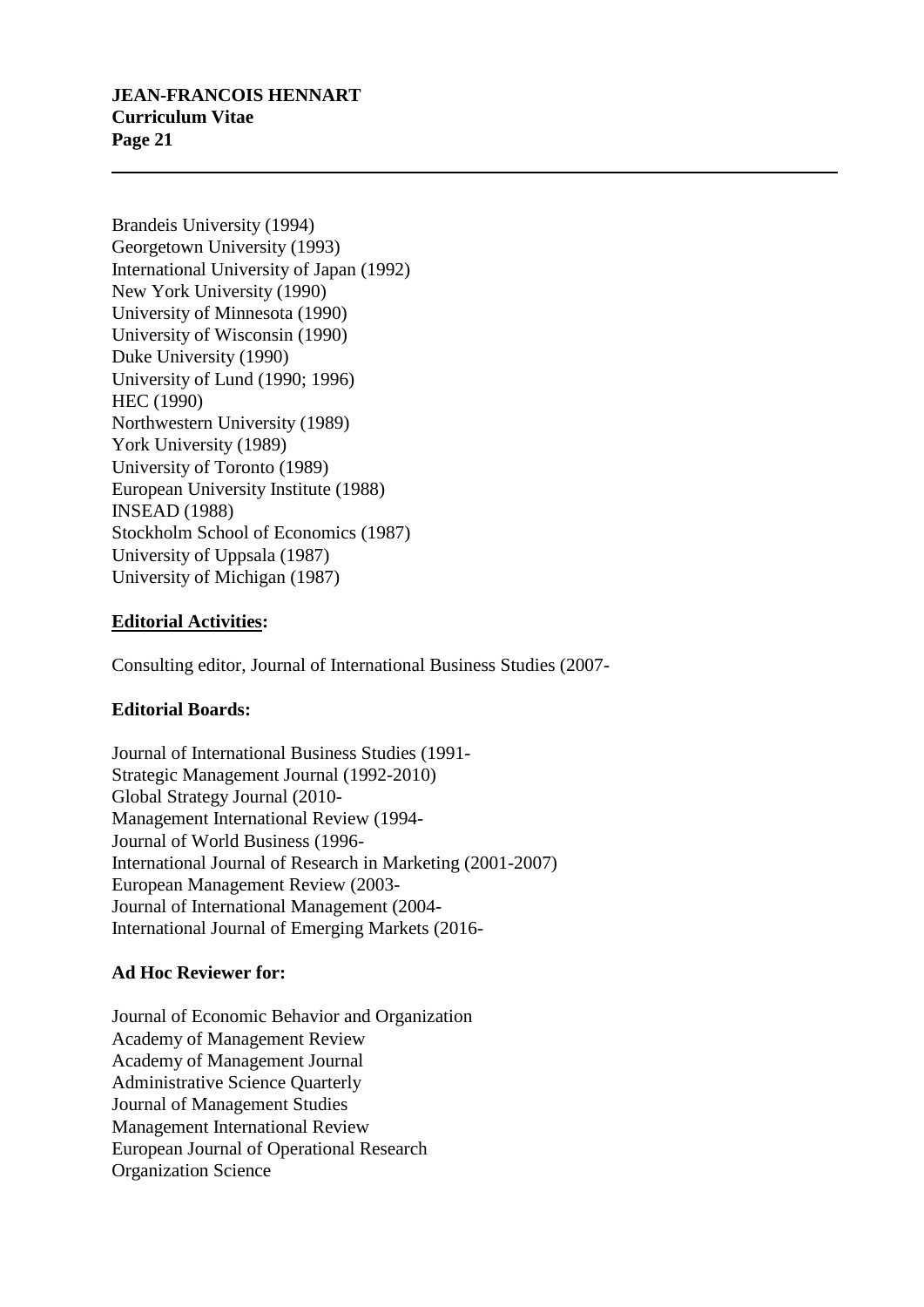# **JEAN-FRANCOIS HENNART Curriculum Vitae Page 22**

Economic Journal Management Science Advances in International Comparative Management Review of Economics and Statistics Journal of Operations Management Journal of Business Venturing Business History Review Journal of Business History

Co–organizer, John Dunning Doctoral Consortium, European International Business Association, 2010-

Faculty Member, Doctoral Consortium, European International Business Association, 1989 to date.

Member of the Conference Board, Vaasa International Business Conference, since 1989.

Member of the Conference Board, Annual Conference on Corporate Strategy, WHU-Otto Beisheim Graduate School of Management, 2005-2007.

Track coordinator, European International Business Academy Meetings, 2003.

Chairperson, Doctoral Consortium, Academy of Management, International Management Division, 1993 and 2008.

Faculty member, Association of Japanese Business Studies paper development workshop, 2011.

Faculty Member, Doctoral Consortium, Academy of Management, International Management Division, 1987, 1991, 2009, 2012.

Faculty Member, Junior Faculty Consortium, Academy of Management, International Management Division, 1994, 2010, 2011.

Chairperson, Junior Faculty Consortium, Academy of International Business, 1993-1995

Faculty Member, Junior Faculty Consortium, Academy of International Business, 2010.

Faculty Member, Doctoral Consortium, Academy of International Business, 2011.

Faculty Member, Paper development workshop, Journal of International Business Studies, 2009; 2015; 2016.

Thought Leaders breakfast, Academy of Management, International Management Division, 2007, 2008, 2009, 2010, 2011.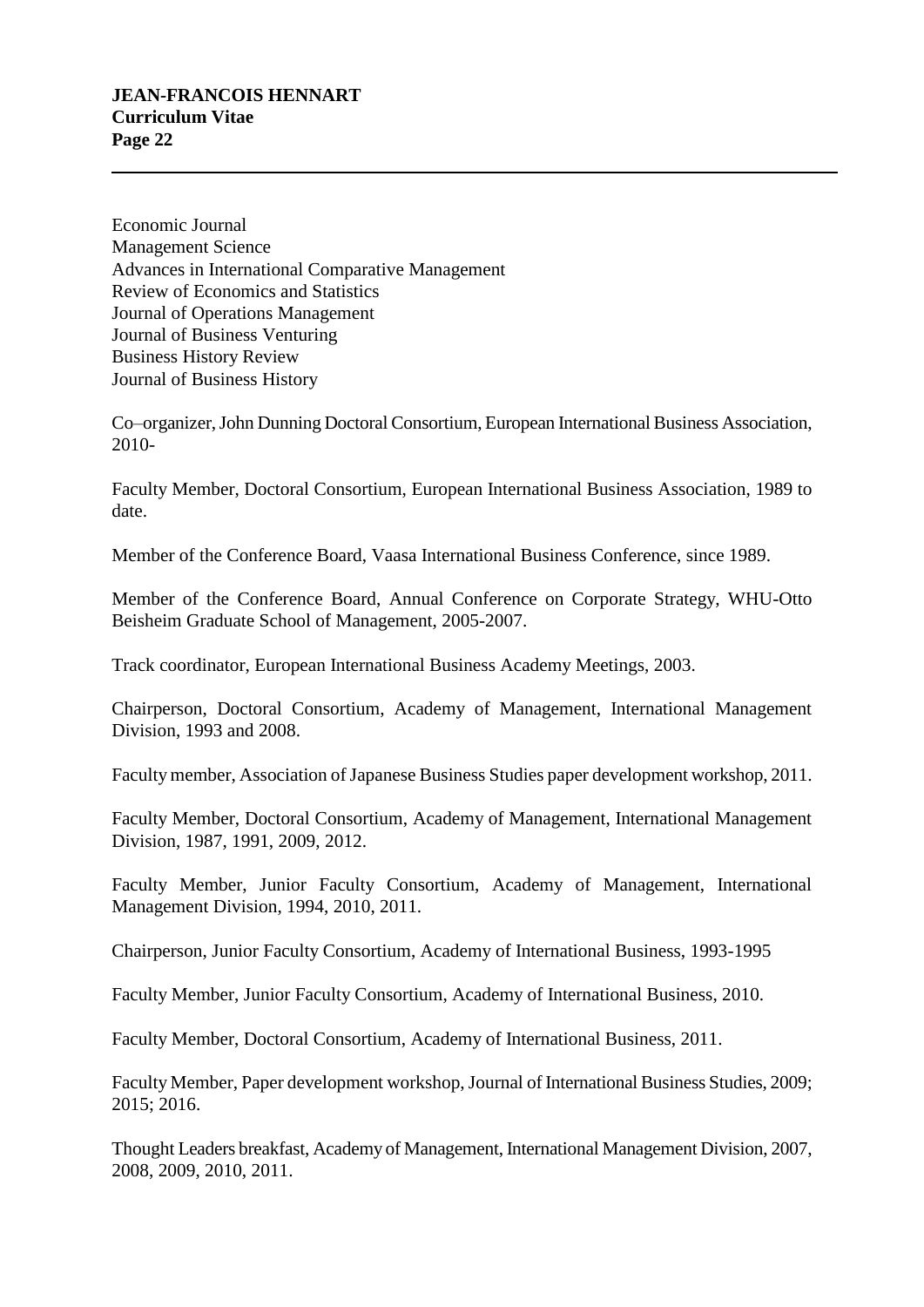Reviewer of papers for the Academy of International Business Meetings (1984 to present), the Academy of Management Meetings, International Management Division (1986 to present) and the European International Business Association (1990 to present).

Member of the Jury, ORSA/TIMS College of Organizations Dissertation Proposal Competition, 1993.

Member, Theory Forum, Academy of Management, International Management Division, 1990.

Member of the Jury, Farmer Dissertation Prize, Academy of International Business, 1995 to 1998.

## **Professional Memberships:**

Member of the Board and U.S. Representative, European International Business Academy, 1990- 2001.

Member of: European International Business Academy Academy of International Business Association of Japanese Business Studies

## **Research Grants:**

Japan Foundation, 2008 Osaka City University Visiting Scholar, 2007 Japan Society for the Promotion of Science, 2006 University of Illinois Center for International Business Education and Research, 1997, \$5,000. University of Illinois Campus Research Board, 1996, \$9,200. University of Illinois International Programs and Studies Conference Grant, 1995, \$10,000. University of Illinois Center for Entrepreneurial Studies, 1995. Carnegie-Bosch Institute, 1993, \$28,484 University of Illinois Center for International Business Education and Research, 1993, 1994, 1995, 1997, 1998. University of Illinois Bureau of Economic and Business Research, 1993. University of Illinois Campus Research Board, 1992, \$10,500. Scholar's Travel Fund, University of Illinois, 1990, 1991, 1995, 1997. University of Pennsylvania Research Foundation, 1989, \$6,000. William Wurster Center for International Management Studies, The Wharton School, 1984-1989. Reginald Jones Center for Management Policy, Strategy, and Organization, The Wharton School, 1986, 1987, 1989. Snider Entrepreneurial Center, Wharton, 1988. Junior Faculty Research Fund, Wharton, 1988, 1989.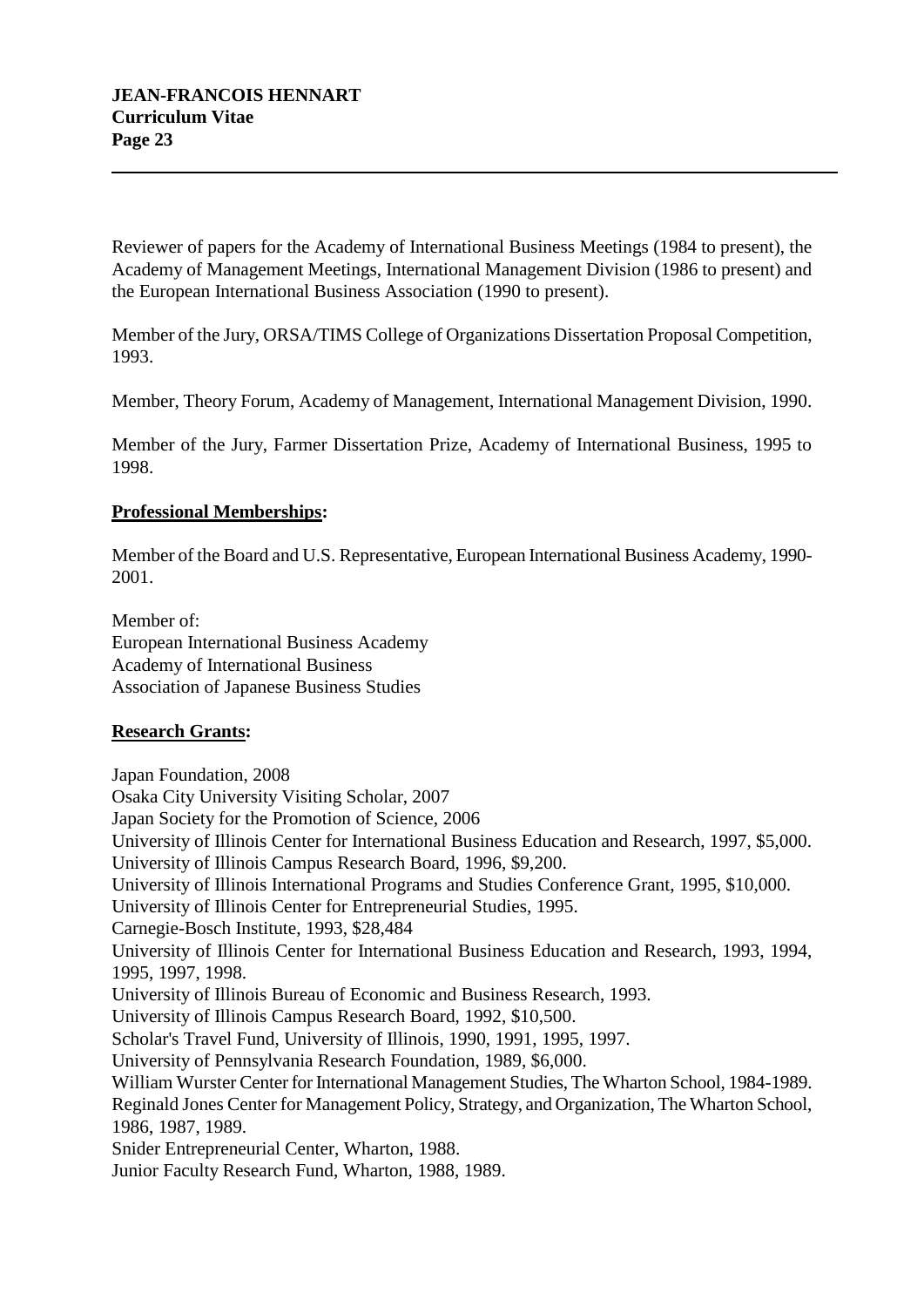Department of Management Graduate Student Fund, Wharton, 1987-1989. General Electric Foundation, 1986-1987, \$30,000.

#### **Service**

Tilburg University Director, PhD Program in Business, 2006-2009. Area Coordinator for Organization and Strategy, PhD Program in Business, 2001-2006. Faculty of Economics and Business Faculty Evaluation Committee, 1998-2002. Senior Faculty Search Committee, Department of Organization and Strategy, 1998-

#### University of Illinois

Research Director, Center for International Business Education and Research, 1993-1995.

College Committees: Ad Hoc International Committee, 1991-92 International Studies Committee, 1991-1998 MBA-MS subcommittee, 1993-94.

Department of Business Administration Chair Search Committee, 1992-93, 1993-94. College Steering Committee, 1994-1996

Head of the Ph.D. program in International Business, 1990-1998 Academic Director, Master of Science in Business Administration for International Managers, 1992-1993.

Departmental Committees: Department Advisory Committee, 1990-91 and 1993-94. Educational Policy Committee, 1991-92 MSBA-IM Advisory Committee, 1991-92 Graduate Admissions Committee, 1994-1998 Curriculum Committee, 1994- 1998

Theses directed:

Tilburg University

Jeffrey Powell, 2010 The Limits of Economic Self-Interest

Alex Eapen, 2007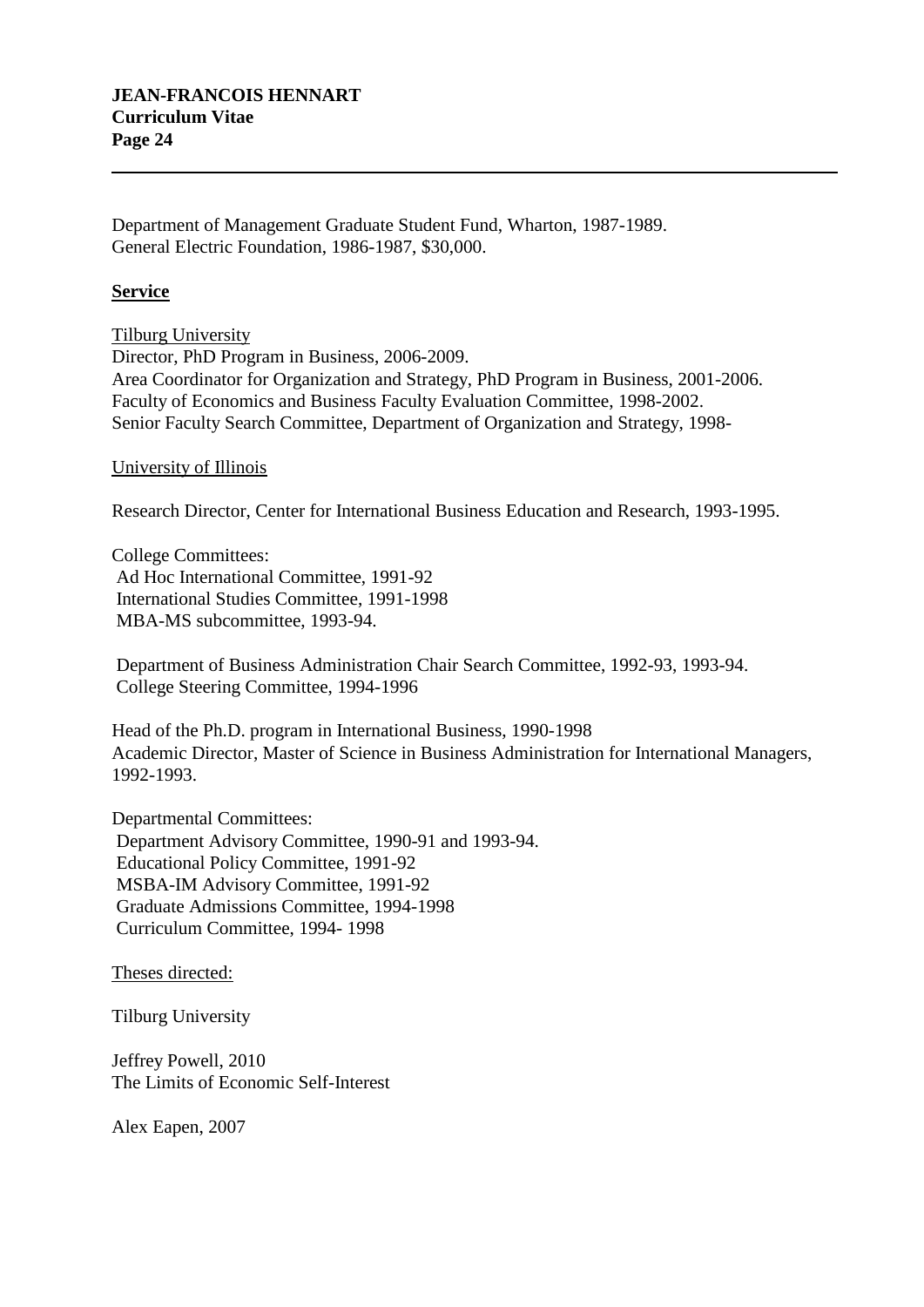Essays on International Market Entry: Strategic Alliance Governance and Product Segment Entry (winner, best dissertation proposal, UK chapter, Academy of International Business, Leicester, 2003; Finalist, Gunnar Hedlund Prize, 2007).

Paulo Cunha, 2005 The Value of Cooperation: Studies on the Performance Outcome of Organizational Alliances

Arjen Slangen, 2005 Studies on the Determinants of Foreign Entry Mode Choice and Performance (Winner, best dissertation proposal, European International Business Academy, Athens, 2002) University of Illinois

Danchi Tan, 2000 Patterns of Long Term Growth: Greenfield vs. Acquisitions

Ming Zeng, 1998 The Impact of Structure on Cooperation and Performance in Joint Ventures: An Empirical Investigation of International Joint Ventures

Duan Xiansheng, 1997 Ownership, Control, and Performance of International Joint Ventures: the case of the People's Republic of China.

Georgine Kryda (co-chair), 1997 Exploring the Full Context of Firm-Agency Interaction: Multinational Firms and Britain's Office of Fair Trading. (Winner, best dissertation proposal, European International Business Academy, Urbino, 1995)

Shih-Fen Chen, 1996 An Economic Theory of Private Branding

James M. Hagen, 1996. Determinants of U.S. Foreign Production in Developing and Industrialized Countries: A Firm Level Analysis in the Food Processing Industry.

Dixie Zietlow, 1995 International Franchising Channels

Sabine Reddy, 1994 Information Technology and the Structure of the Multinational Enterprise

Young Ryeol Park, 1993 The Strategic Rationale for Japanese Foreign Direct Investment in the United States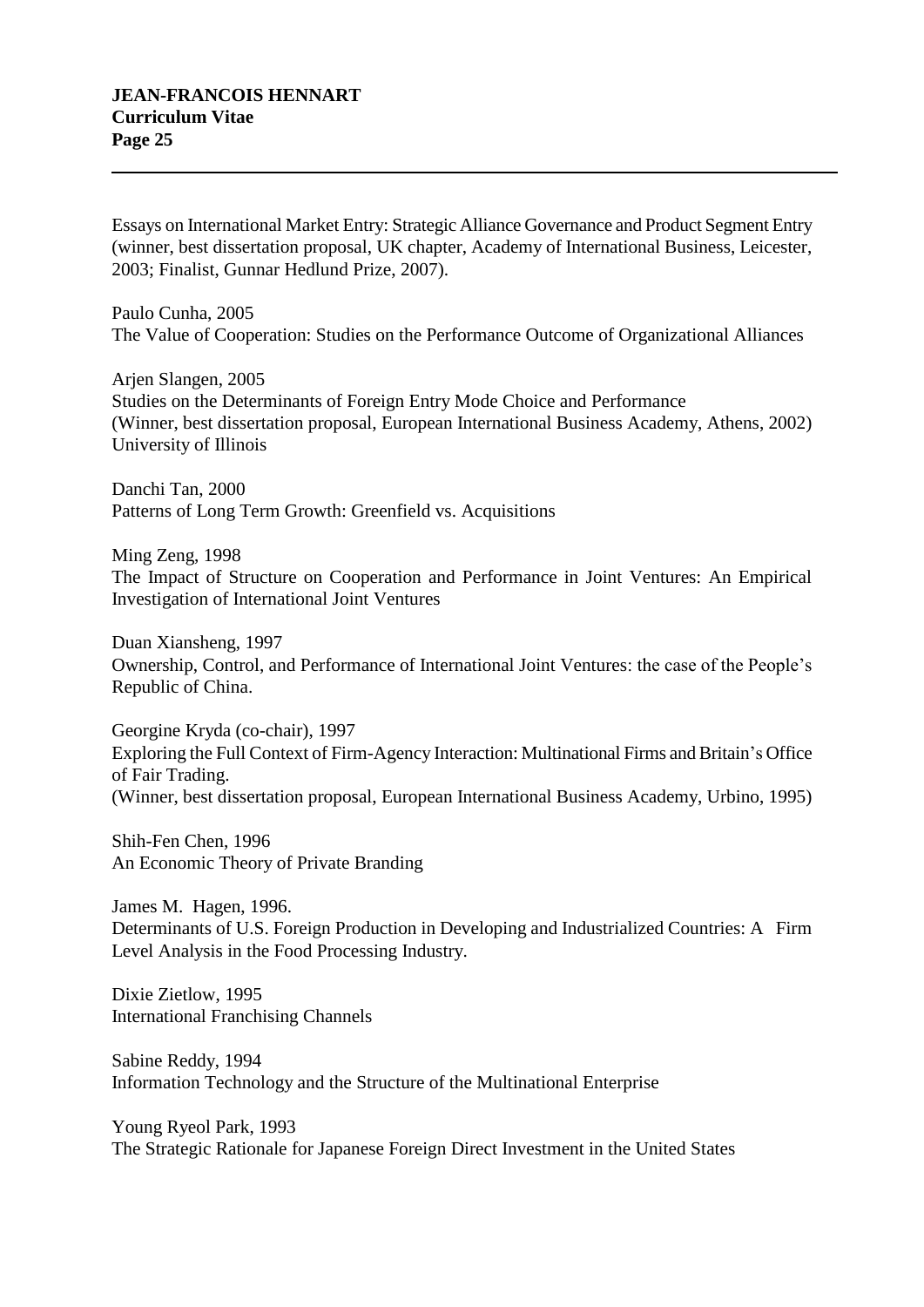#### Member of thesis committee:

Tilburg University

Jean-Malik Dumas, 2016 Essays in Behavioral Strategy

David Kroon, 2011 The Post-Merger Integration Phase of Organizations: A Longitudinal Examination of Unresolved Issues of Justice and Identity Ilya Cuypers, 2009 Essay on Equity Joint Ventures, Uncertainty, and Experience

Rekha Krishnan, 2006 When is Trust Produced and When does it Matter? Taking a Closer Look at Trust and Alliance Performance

Anna Nadolska, 2006 Learning to Expand Internationnally: the Pace and Success of Foreign Acquisitions

Dorota Piakowska, 2005 Essays on Firm Growth and Value Creation

Oleg Chvyrkov, 2004 Top Management Teams of Internationalizing Firms: Demography, Social Processes, and Learning at the Top

Paul Ingenbleek, 2002 Money for Value

Rian Drogendijk, 2001 Dutch Investment in Eastern Europe

Tina Girndt, 2000 Cultural Diversity and Work-Group Performance

Freek Vermeulen, 1999. Shifting Ground. Studies on Intersection of Organization, Expansion, Internalization and Learning.

John Bell, 1996 Joint or Single Venturing? An Eclectic Approach to Foreign Entry Mode Choice.

Other Universities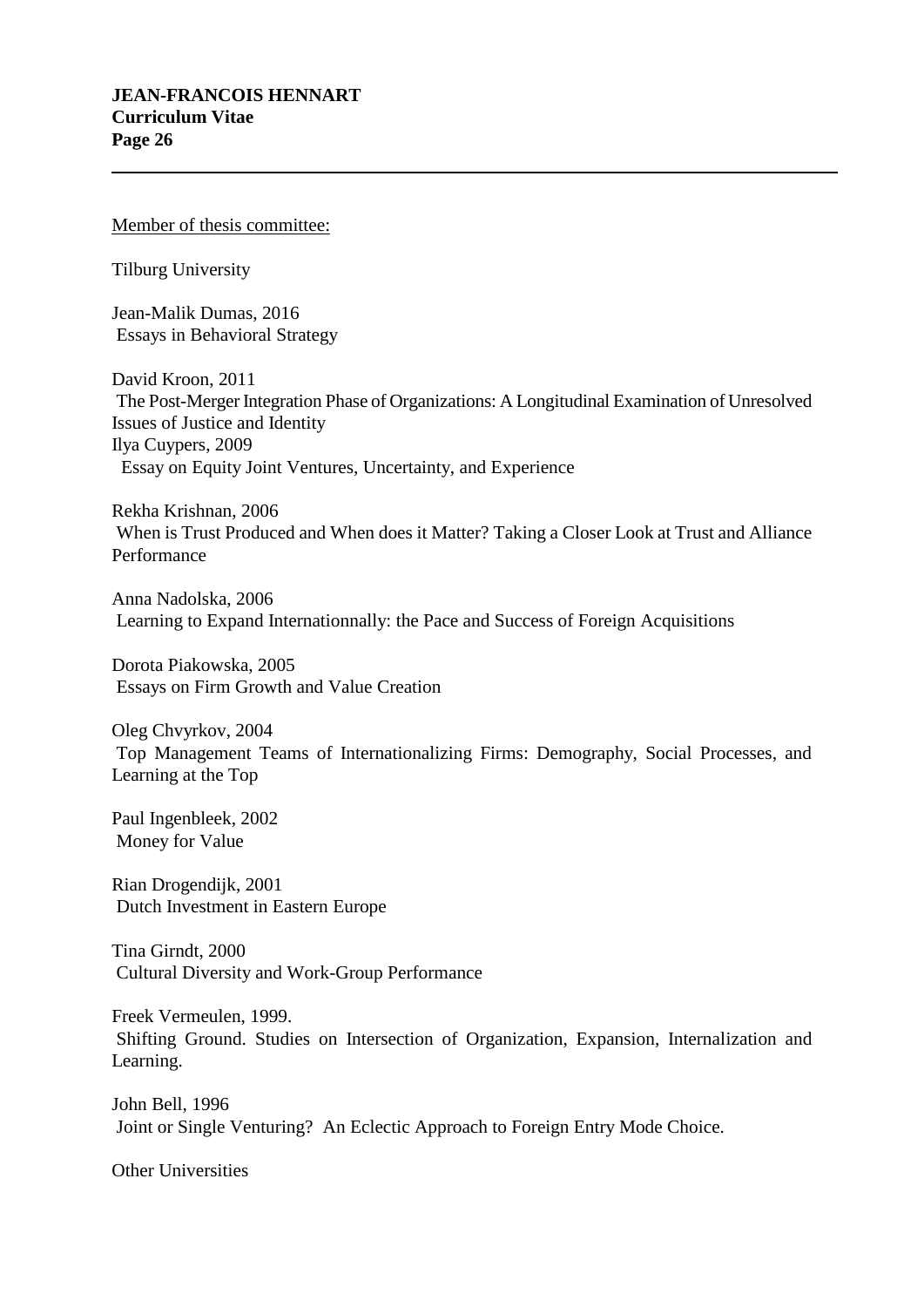University of Strasbourg External Reader, Hamza Aib, 2017

University of Vaasa External Reader, Pratik Arte, 2017

University of Queensland External Reader, James Clarke, 2013

University of Antwerp External Reader, Haiyan Zhang, 2004 Internationalization of Ethnic Chinese Enterprises from Dynamic Asian Economies

Helsinki School of Economics External reader, Birgit Kleymann, 2002 The Development of Multilateral Alliances: the Case of the Airline Industry

Rutgers University Yong Pak, 2000 Determinants of Foreign Entry Mode of International Franchisors: A Knowledge-Based Framework. University of Illinois Soonkyoo Choe, 1997 The Influence of Japanese Domestic Networks in Japanese Cooperative Ventures in North America: Partner Choice, Speed of Venture Establishment, and Survival.

**HEC** 

Regis Coeurderoy, 1996 Foreign Market Entry Modes and Transaction Cost Theory: Exploratory Research on the Computer Services Industry.

European University Institute Jose Paulo Esperança, 1993 International Market Entry in Services.

## **Principal Consulting Activities:**

Agencia de Avaliação e Acreditação de Ensino Superior (2013-) Monsanto (1997) Caterpillar, Inc. (1995) Arthur Andersen (1995) American Oil Chemists' Society (1994)